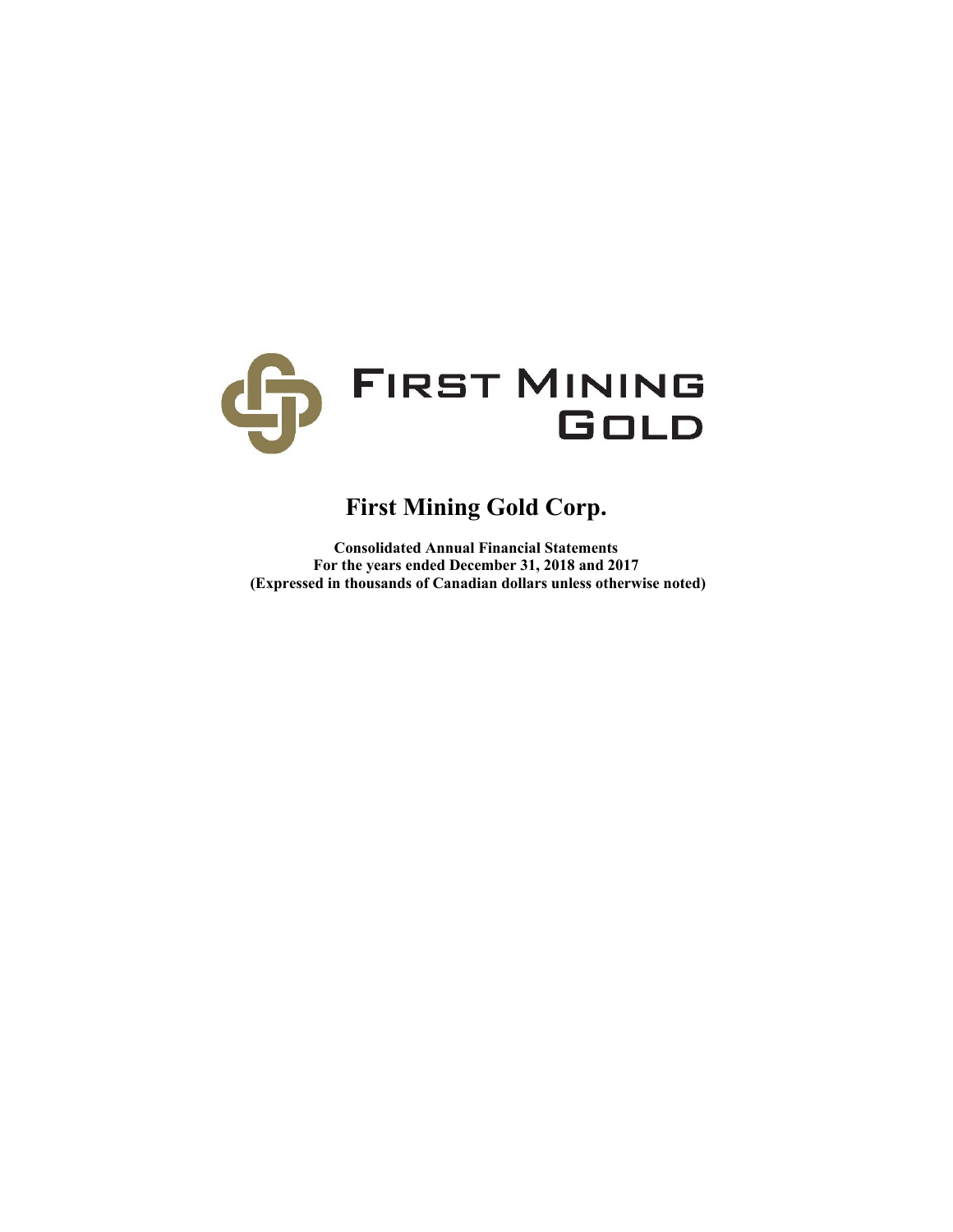

## **Report of Independent Registered Public Accounting Firm**

To the Shareholders and Board of Directors of First Mining Gold Corp.

## *Opinion on the Financial Statements*

We have audited the accompanying consolidated statements of financial position of First Mining Gold Corp. and its subsidiaries (together, the Company) as of December 31, 2018 and 2017, and the related consolidated statements of net loss and comprehensive loss, cash flows and changes in equity for the years then ended, including the related notes (collectively referred to as the consolidated financial statements). In our opinion, the consolidated financial statements present fairly, in all material respects, the financial position of the Company as of December 31, 2018 and 2017, and their financial performance and their cash flows for the years then ended in conformity with International Financial Reporting Standards as issued by the International Accounting Standards Board (IFRS).

## *Basis for Opinion*

These consolidated financial statements are the responsibility of the Company's management. Our responsibility is to express an opinion on the Company's consolidated financial statements based on our audits. We are a public accounting firm registered with the Public Company Accounting Oversight Board (United States) (PCAOB) and are required to be independent with respect to the Company in accordance with the U.S. federal securities laws and the applicable rules and regulations of the Securities and Exchange Commission and the PCAOB.

We conducted our audits of these consolidated financial statements in accordance with the standards of the PCAOB. Those standards require that we plan and perform the audit to obtain reasonable assurance about whether the consolidated financial statements are free of material misstatement, whether due to error or fraud. The Company is not required to have, nor were we engaged to perform, an audit of its internal control over financial reporting. As part of our audits we are required to obtain an understanding of internal control over financial reporting but not for the purpose of expressing an opinion on the effectiveness of the Company's internal control over financial reporting. Accordingly, we express no such opinion.

Our audits included performing procedures to assess the risks of material misstatement of the consolidated financial statements, whether due to error or fraud, and performing procedures that respond to those risks. Such procedures included examining, on a test basis, evidence regarding the amounts and disclosures in the consolidated financial statements. Our audits also included evaluating the accounting principles used and significant estimates made by management, as well as evaluating the overall presentation of the consolidated financial statements. We believe that our audits provide a reasonable basis for our opinion.

## **(signed) PricewaterhouseCoopers LLP**

Chartered Professional Accountants

Vancouver, Canada March 28, 2019

We have served as the Company's auditor since 2017.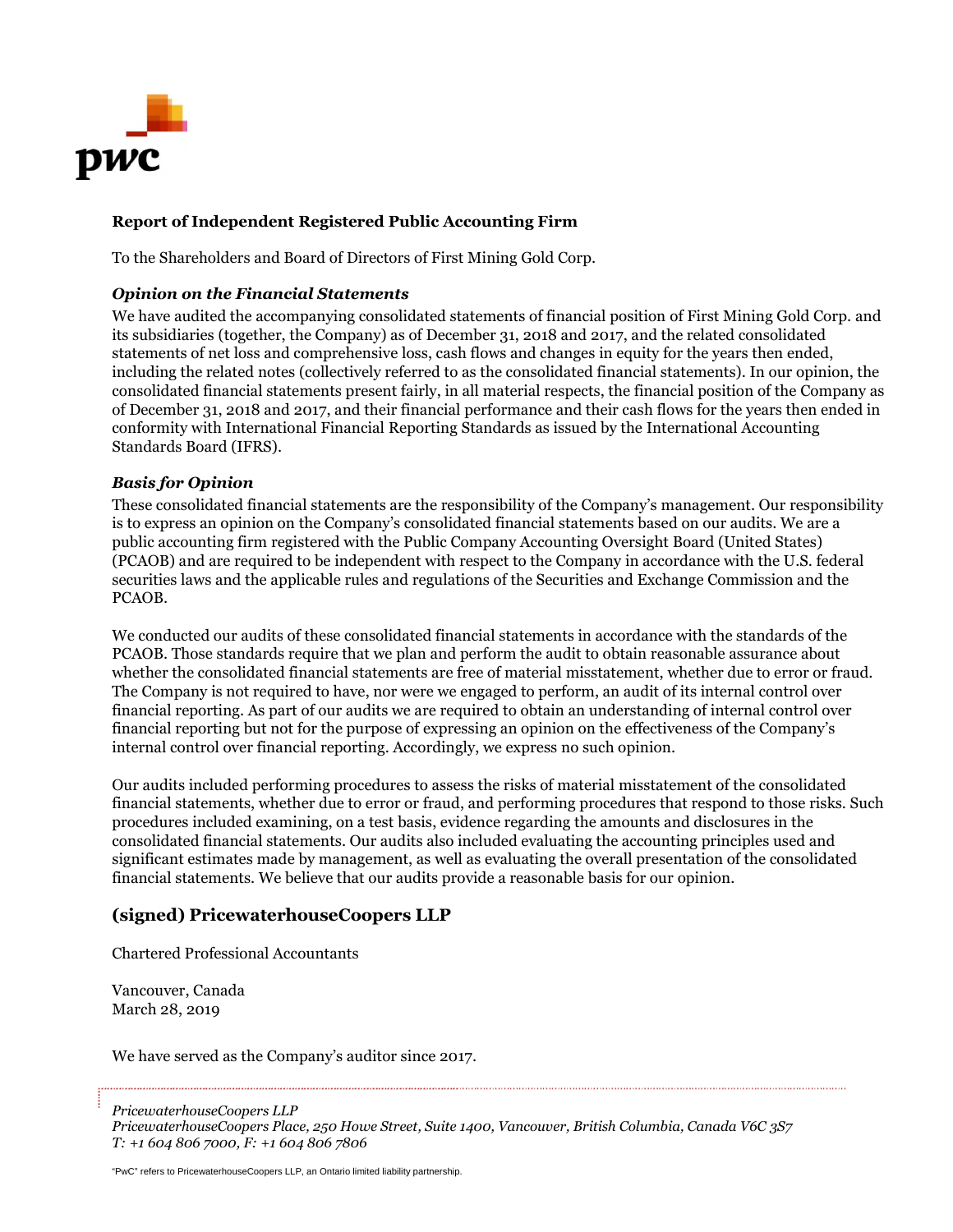## **FIRST MINING GOLD CORP.**  CONSOLIDATED STATEMENTS OF FINANCIAL POSITION AS AT DECEMBER 31, 2018 AND DECEMBER 31, 2017

(Expressed in thousands of Canadian dollars unless otherwise noted)

|                                                   | December 31,<br>2018 |     | December 31,<br>2017 |
|---------------------------------------------------|----------------------|-----|----------------------|
| <b>ASSETS</b>                                     |                      |     |                      |
| <b>Current</b>                                    |                      |     |                      |
| Cash and cash equivalents                         | \$<br>5,115          | -\$ | 15,400               |
| Accounts and other receivables (Note 4)           | 149                  |     | 435                  |
| Prepaid expenditures                              | 257                  |     | 372                  |
| Marketable securities (Note 5)                    | 2,597                |     | 4,277                |
| <b>Total current assets</b>                       | 8,118                |     | 20,484               |
| <b>Non-current</b>                                |                      |     |                      |
| Mineral properties (Note 6)                       | 244,129              |     | 239,871              |
| Mineral property investments (Note 7)             | 4,417                |     | 4,417                |
| Property and equipment                            | 662                  |     | 772                  |
| <b>Reclamation deposit</b>                        | 116                  |     | 116                  |
| Other receivables (Note 4)                        | 90                   |     | 77                   |
| <b>Total non-current assets</b>                   | 249,414              |     | 245,253              |
| <b>TOTAL ASSETS</b>                               | \$<br>257,532 \$     |     | 265,737              |
| <b>LIABILITIES</b>                                |                      |     |                      |
| <b>Current</b>                                    |                      |     |                      |
| Accounts payable and accrued liabilities (Note 8) | \$<br>$582 \quad$    |     | 1,083                |
| <b>SHAREHOLDERS' EQUITY</b>                       |                      |     |                      |
| Share capital (Note 11)                           | 275,068              |     | 272,501              |
| Warrant and share-based payment reserve (Note 11) | 30,230               |     | 27,607               |
| Accumulated other comprehensive loss              | (5, 292)             |     | (4,043)              |
| Accumulated deficit                               | (43,056)             |     | (31, 411)            |
| Total shareholders' equity                        | 256,950              |     | 264,654              |
| TOTAL LIABILITIES AND SHAREHOLDERS' EQUITY        | \$<br>257,532        | \$. | 265,737              |
| Subsequent events (Note 19)                       |                      |     |                      |

The consolidated financial statements were approved by the Board of Directors:

Signed: "Keith Neumeyer", Director **Signed: "Raymond Polman"**, Director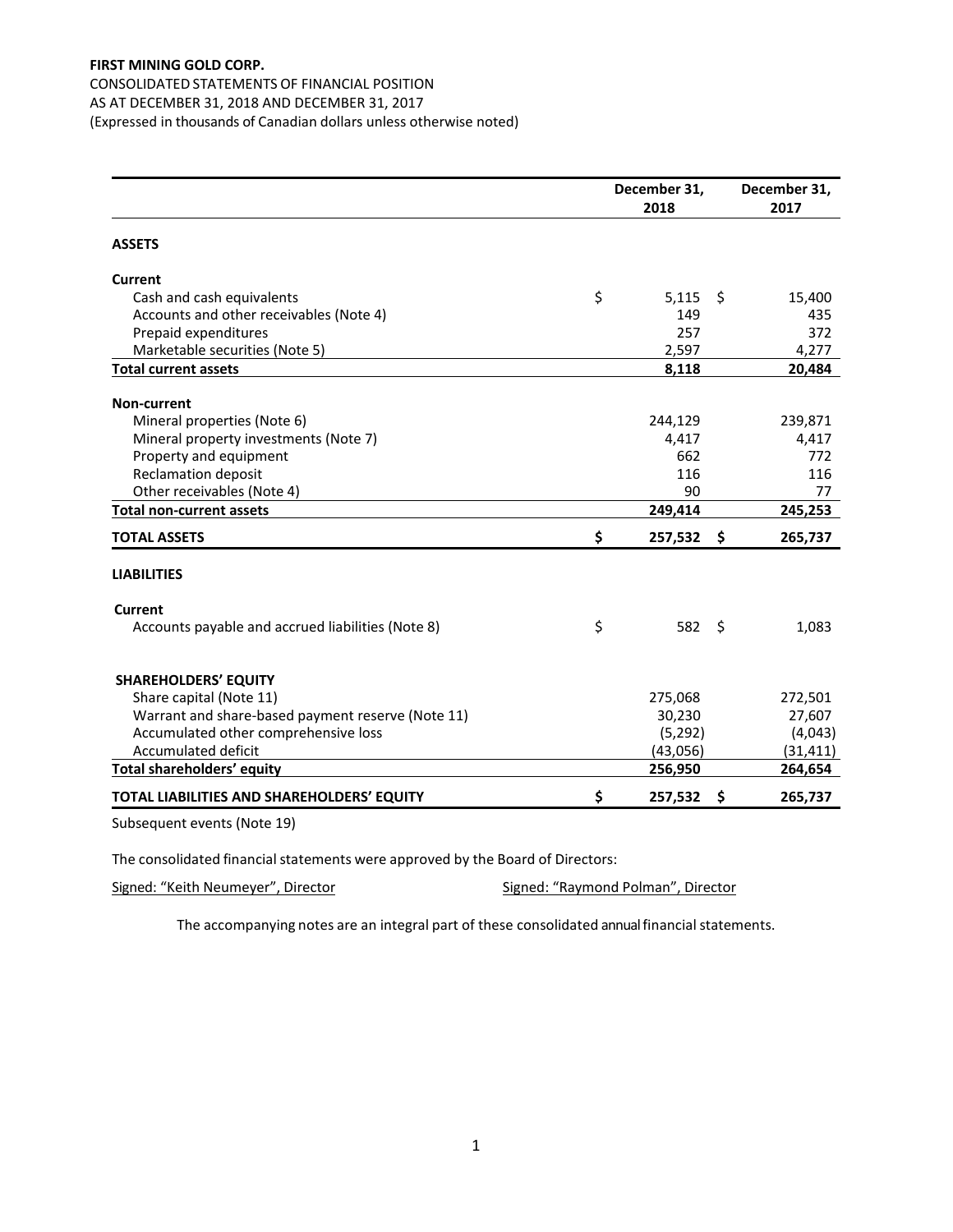## **FIRST MINING GOLD CORP.**

## CONSOLIDATED STATEMENTS OF NET LOSS AND COMPREHENSIVE LOSS FOR THE YEARS ENDED DECEMBER 31, 2018 AND 2017

(Expressed in thousands of Canadian dollars unless otherwise noted)

|                                                              | Year ended December 31, |     |             |  |
|--------------------------------------------------------------|-------------------------|-----|-------------|--|
|                                                              | 2018                    |     | 2017        |  |
| <b>EXPENDITURES (Note 12)</b>                                |                         |     |             |  |
| General and administration                                   | \$<br>4,692             | \$  | 5,910       |  |
| Exploration and evaluation                                   | 764                     |     | 1,758       |  |
| Investor relations and marketing communications              | 1,634                   |     | 3,284       |  |
| Corporate development and due diligence                      | 505                     |     | 340         |  |
| Write-down of mineral properties (Note 6)                    | 4,181                   |     |             |  |
| Loss from operational activities                             | (11, 776)               |     | (11, 292)   |  |
| <b>OTHER ITEMS</b>                                           |                         |     |             |  |
| Foreign exchange loss                                        | (5)                     |     | (147)       |  |
| Other expenses                                               | (54)                    |     | (89)        |  |
| Interest and other income                                    | 190                     |     | 344         |  |
| Net loss for the year                                        | \$<br>(11, 645)         | \$. | (11, 184)   |  |
| <b>OTHER COMPREHENSIVE LOSS</b>                              |                         |     |             |  |
| Items that will not be reclassified to net (loss) or income: |                         |     |             |  |
| Marketable securities fair value loss (Note 5)               | (1,680)                 |     | (3,399)     |  |
| Items that may be reclassified to net income or (loss):      |                         |     |             |  |
| Currency translation adjustment                              | 431                     |     | (280)       |  |
| Other comprehensive loss                                     | (1, 249)                |     | (3,679)     |  |
| Total comprehensive loss for the year                        | \$<br>(12, 894)         | \$. | (14, 863)   |  |
| Basic and diluted loss per share (in dollars)                | \$<br>(0.02)            | \$  | (0.02)      |  |
| Weighted average number of shares                            |                         |     |             |  |
| outstanding - Basic and Diluted                              | 557,470,696             |     | 547,635,558 |  |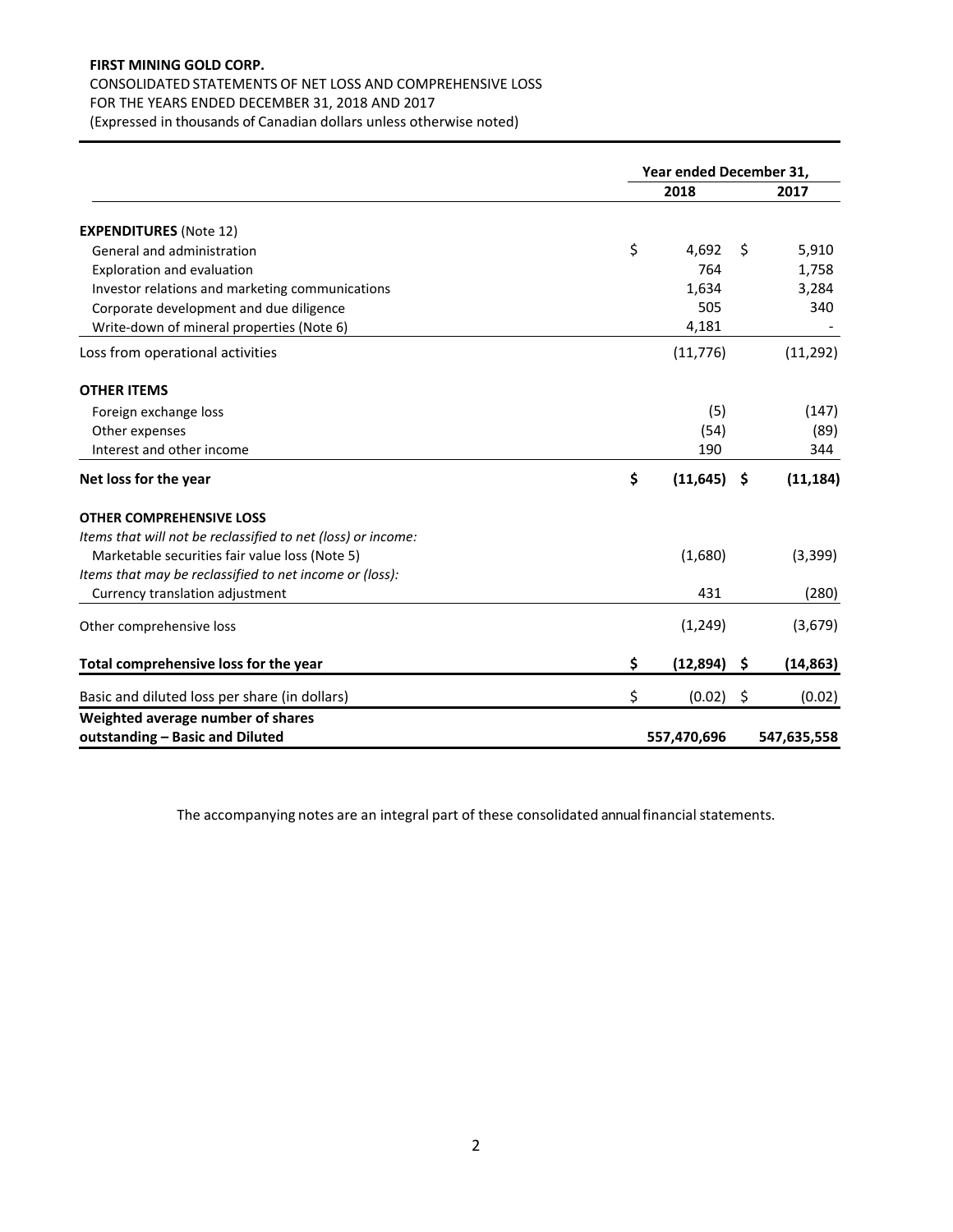## **FIRST MINING GOLD CORP.**

## CONSOLIDATED STATEMENTS OF CASH FLOWS

FOR THE YEARS ENDED DECEMBER 31, 2018 AND 2017

(Expressed in thousands of Canadian dollars unless otherwise noted)

|                                                                  | Year ended December 31, |               |           |  |
|------------------------------------------------------------------|-------------------------|---------------|-----------|--|
|                                                                  |                         | 2018          | 2017      |  |
| Cash flows from operating activities                             |                         |               |           |  |
| Net loss for the year                                            | \$                      | $(11,645)$ \$ | (11, 184) |  |
| Adjustments for:                                                 |                         |               |           |  |
| Depreciation                                                     |                         | 204           | 295       |  |
| Unrealized foreign exchange loss                                 |                         | 15            | 103       |  |
| Share-based payments (Note 11(d))                                |                         | 3,032         | 5,497     |  |
| Accrued interest receivable and other income                     |                         | 9             | 99        |  |
| Accrued other expenses                                           |                         | 43            | 88        |  |
| Write-down of mineral properties (Note 6)                        |                         | 4,181         |           |  |
| Operating cash flows before movements in working capital         |                         | (4, 161)      | (5, 102)  |  |
| Changes in non-cash working capital items:                       |                         |               |           |  |
| Decrease (increase) in accounts and other receivables            |                         | 259           | (168)     |  |
| Decrease in prepaid expenditures                                 |                         | 63            | 58        |  |
| Increase (decrease) in accounts payables and accrued liabilities |                         | 58            | (101)     |  |
| Total cash used in operating activities                          |                         | (3,781)       | (5, 313)  |  |
| Cash flows from investing activities                             |                         |               |           |  |
| Property and equipment purchases                                 |                         | (93)          | (468)     |  |
| Mineral property expenditures (Note 6)                           |                         | (7, 402)      | (11,996)  |  |
| Other receivables or payments recovered                          |                         |               | 877       |  |
| Purchase of marketable securities                                |                         |               | (1,829)   |  |
| Cash expended in acquisitions                                    |                         |               | (310)     |  |
| Total cash used in investing activities                          |                         | (7, 495)      | (13, 726) |  |
| Cash flows from financing activities                             |                         |               |           |  |
| Proceeds from exercise of warrants and stock options             |                         | 989           | 2,022     |  |
| Repayments of debenture liability (Note 10)                      |                         |               | (200)     |  |
| Repayments of loans payable (Note 9)                             |                         |               | (461)     |  |
| Total cash provided by financing activities                      |                         | 989           | 1,361     |  |
| Foreign exchange effect on cash                                  |                         | 2             | (79)      |  |
| Change in cash and cash equivalents                              |                         | (10, 285)     | (17, 757) |  |
| Cash and cash equivalents, beginning                             |                         | 15,400        | 33,157    |  |
| Cash and cash equivalents, ending                                | \$                      | \$<br>5,115   | 15,400    |  |
| Cash                                                             | \$                      | \$<br>867     | 5,184     |  |
| Term deposits                                                    |                         | 4,248         | 10,216    |  |
| Cash and cash equivalents, ending                                | \$                      | \$<br>5,115   | 15,400    |  |

Supplemental cash flow information (Note 16)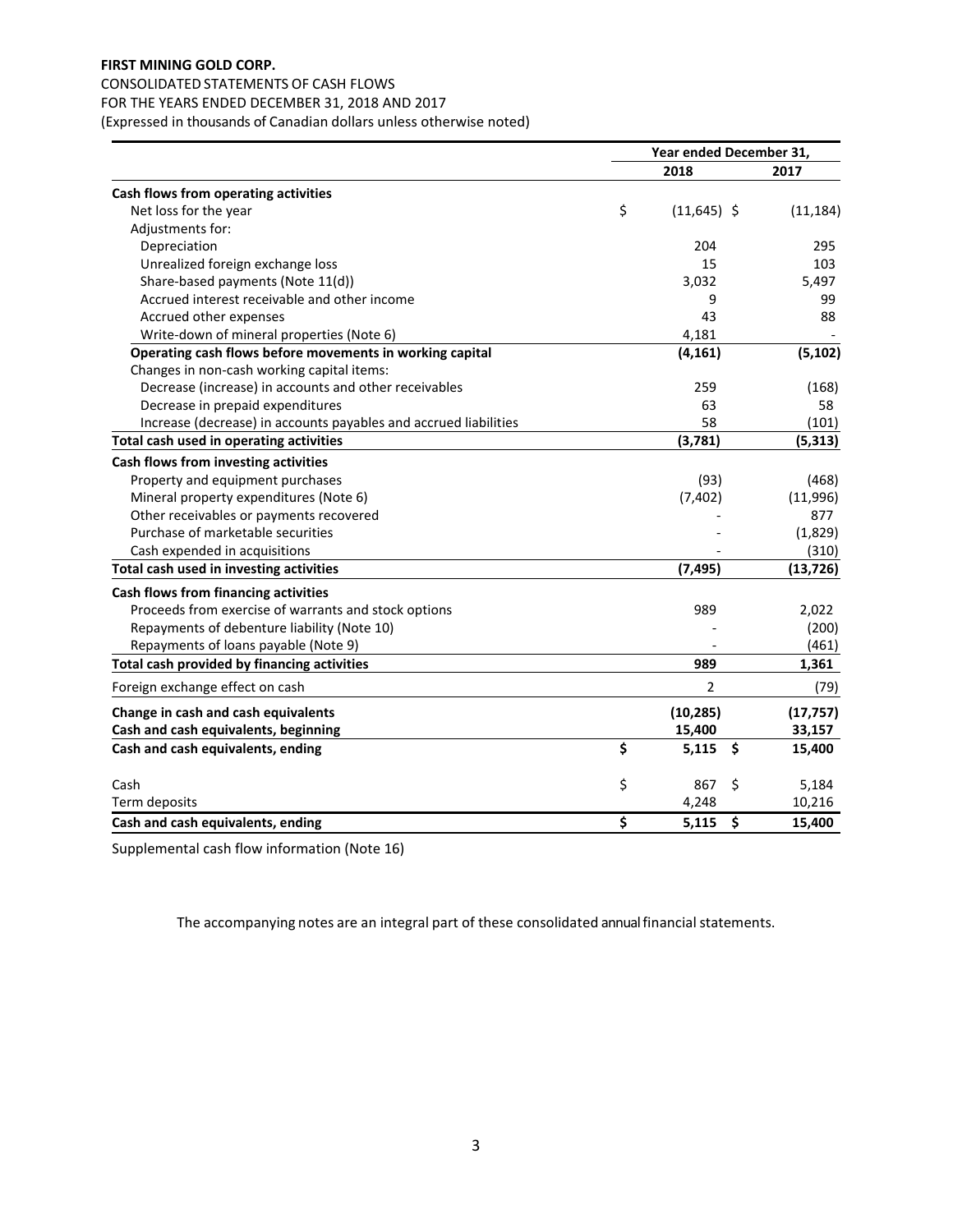## **FIRST MINING GOLD CORP.**

## CONSOLIDATED STATEMENTS OF CHANGES IN EQUITY FOR THE YEARS ENDED DECEMBER 31, 2018 AND 2017

(Expressed in thousands of Canadian dollars unless otherwise noted)

|                                                                 | Number of<br>common | Share                    | Warrant                  | <b>Share-based</b><br>payment | Accumulated<br>other<br>comprehensive | <b>Accumulated</b><br>deficit | <b>Total</b> |
|-----------------------------------------------------------------|---------------------|--------------------------|--------------------------|-------------------------------|---------------------------------------|-------------------------------|--------------|
|                                                                 | shares              | capital                  | reserve                  | reserve                       | income (loss)                         |                               |              |
| Balance as at December 31, 2016                                 | 539,439,736 \$      | 262,876 \$               | 15,361 \$                | $8,582$ \$                    | 708 \$                                | $(21, 299)$ \$                | 266,228      |
| Impact of adopting IFRS 9 (Note 3)                              |                     | $\overline{\phantom{a}}$ | $\overline{\phantom{a}}$ | $\overline{\phantom{a}}$      | (1,072)                               | 1,072                         |              |
| Balance as at January 1, 2017 (restated)                        | 539,439,736 \$      | 262,876 \$               | 15,361 \$                | 8,582 \$                      | $(364)$ \$                            | $(20, 227)$ \$                | 266,228      |
| Shares issued on acquisition of mineral properties              | 3,000,000           | 2,613                    |                          |                               |                                       |                               | 2,613        |
| Shares issued on settlement of debenture liability<br>(Note 10) | 4,700,000           | 3,102                    |                          |                               |                                       |                               | 3,102        |
| Exercise of options (Note 11(d))                                | 4,162,617           | 3,315                    |                          | (1,534)                       |                                       |                               | 1,781        |
| Exercise of warrants (Note 11(c))                               | 1,245,263           | 595                      | (354)                    |                               |                                       |                               | 241          |
| Share-based payments                                            |                     |                          | $\overline{\phantom{a}}$ | 5,552                         |                                       |                               | 5,552        |
| Loss for the year                                               |                     |                          |                          |                               |                                       | (11, 184)                     | (11, 184)    |
| Other comprehensive loss                                        |                     |                          |                          |                               | (3,679)                               |                               | (3,679)      |
| Balance as at December 31, 2017                                 | 552,547,616 \$      | 272,501 \$               | 15,007 \$                | 12,600 \$                     | $(4,043)$ \$                          | $(31, 411)$ \$                | 264,654      |
| Balance as at December 31, 2017                                 | 552,547,616 \$      | 272,501 \$               | 15,007 \$                | 12,600 \$                     | $(4,043)$ \$                          | $(31, 411)$ \$                | 264,654      |
| Exercise of options (Note 11(d))                                | 638,000             | 276                      |                          | (171)                         |                                       |                               | 105          |
| Exercise of warrants (Note 11(c))                               | 5,131,300           | 2,291                    | (1,407)                  |                               |                                       |                               | 884          |
| Options forfeited (Note 11(d))                                  |                     |                          |                          | (39)                          |                                       |                               | (39)         |
| Share-based payments                                            |                     |                          |                          | 4,240                         |                                       |                               | 4,240        |
| Loss for the year                                               |                     |                          |                          |                               |                                       | (11, 645)                     | (11, 645)    |
| Other comprehensive loss                                        |                     |                          |                          |                               | (1, 249)                              |                               | (1, 249)     |
| Balance as at December 31, 2018                                 | 558,316,916 \$      | 275,068 \$               | 13,600 \$                | 16,630 \$                     | $(5,292)$ \$                          | $(43,056)$ \$                 | 256,950      |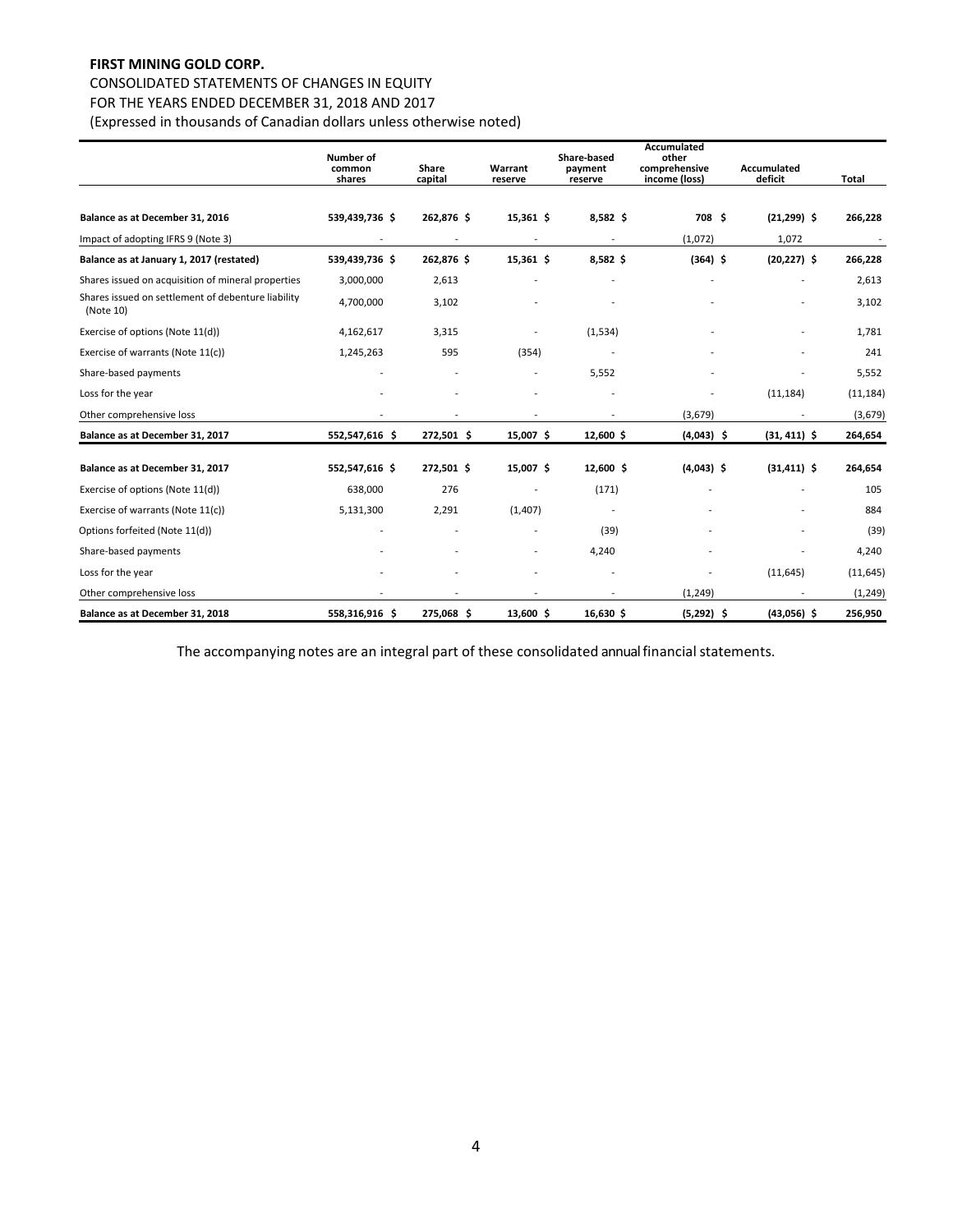## **1. NATURE OF OPERATIONS**

First Mining Gold Corp. (formerly First Mining Finance Corp.) (the "Company" or "First Mining") was incorporated in Canada on April 4, 2005. The Company changed its name to First Mining Gold Corp. in January 2018.

The Company is an emerging mineral development company with a diversified portfolio of gold projects in North America. The Company's vision is to advance its materials assets towards a construction decision and, ultimately, to production, and we may acquire additional mineral assets in the future.

First Mining is a public company which is listed on the Toronto Stock Exchange (the "TSX") under the symbol "FF", on the OTCQX under the symbol "FFMGF", and on the Frankfurt Stock Exchange under the symbol "FMG".

The Company's head office and principal address is located at Suite 1800 – 925 West Georgia Street, Vancouver, British Columbia, Canada, V6C 3L2.

#### **2. BASIS OF PRESENTATION**

These consolidated annual financial statements have been prepared in accordance with International Financial Reporting Standards ("IFRS") as issued by the International Accounting Standards Board, effective for the Company's reporting for the year ended December 31, 2018.

These consolidated annual financial statements have been prepared on a historical cost basis, except for financial instruments classified as fair value through profit and loss or fair value through other comprehensive income (loss), which are stated at their fair value. The consolidated annual financial statements are presented in thousands of Canadian dollars, unless otherwise noted. The functional currency of the Company and its Canadian subsidiaries is the Canadian dollar while the functional currency of the Company's non‐Canadian subsidiaries is the US dollar.

The accounts of subsidiaries are prepared for the same reporting period as the parent company, using consistent accounting policies. Inter‐company transactions, balances and unrealized gains or losses on transactions are eliminated. The Company's material subsidiaries are as follows:

| <b>Name</b>                                   | <b>Place of Incorporation</b> | <b>Ownership Percentage</b> |
|-----------------------------------------------|-------------------------------|-----------------------------|
| First Mining Gold Corp.                       | Canada                        | Parent                      |
| Gold Canyon Resources Inc. ("Gold Canyon")    | Canada                        | 100%                        |
| Goldlund Resources Inc. ("Goldlund")          | Canada                        | 100%                        |
| Coastal Gold Corp. ("Coastal Gold")           | Canada                        | 100%                        |
| Cameron Gold Operations Ltd. ("Cameron Gold") | Canada                        | 100%                        |
| PC Gold Inc. ("PC Gold")                      | Canada                        | 100%                        |
| Clifton Star Resources Inc. ("Clifton")       | Canada                        | 100%                        |
| Minera Teocuitla, S.A. de C.V. ("Teocuitla")  | Mexico                        | 100%                        |

These consolidated annual financial statements were approved by the Board of Directors on March 28, 2019.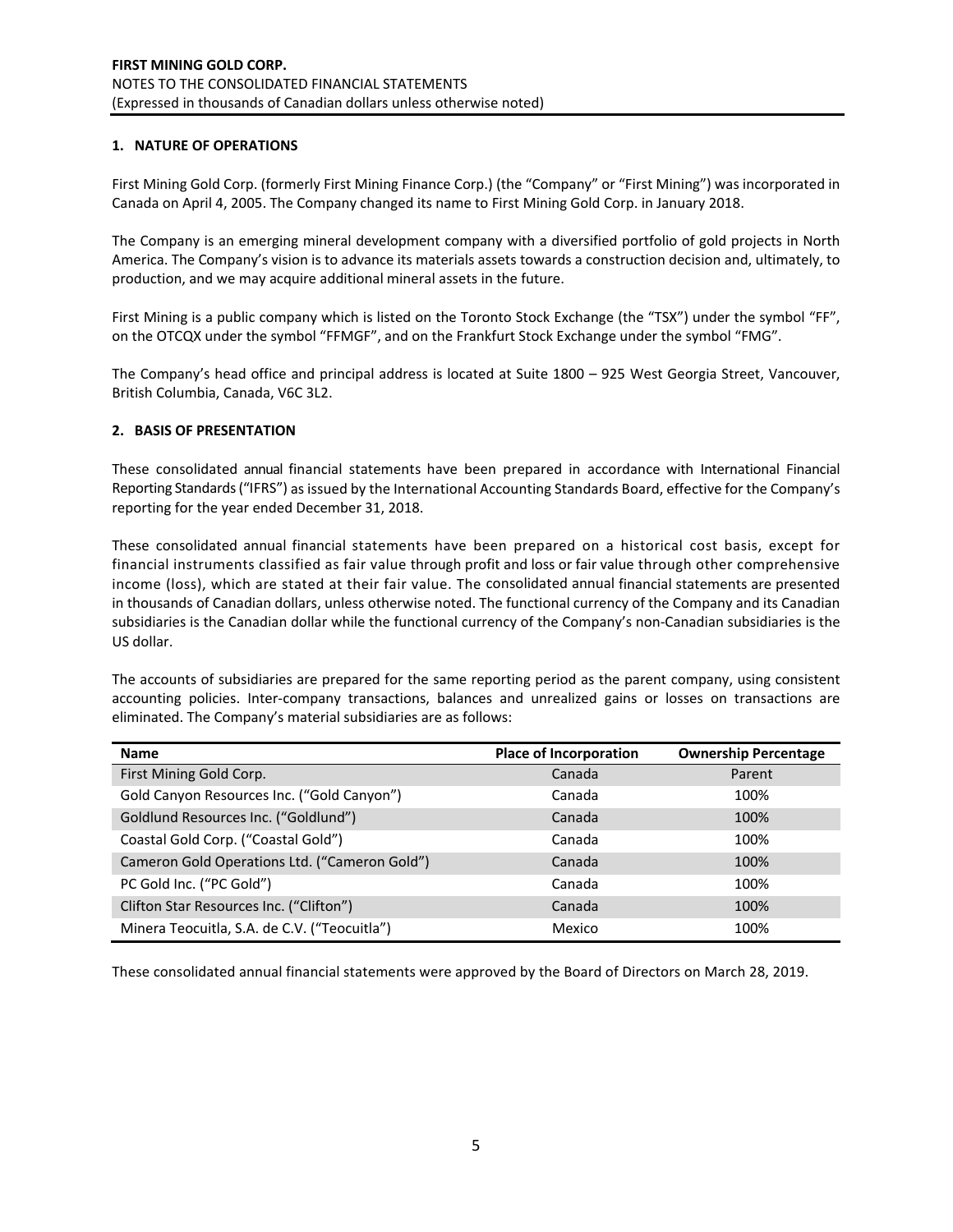## **3. ACCOUNTING POLICIES**

These consolidated annual financial statements have been prepared using the following accounting policies:

#### **a) Financial Instruments**

#### **(i) Classification**

The Company classifies its financial instruments in the following categories: at fair value through profit and loss ("FVTPL"), at fair value through other comprehensive income (loss) ("FVTOCI") or at amortized cost. The Company determines the classification of financial assets at initial recognition. The classification of debt instruments is driven by the Company's business model for managing the financial assets and their contractual cash flow characteristics. Equity instruments that are held for trading are classified as FVTPL. For other equity instruments, on the day of acquisition the Company can make an irrevocable election (on an instrument-by-instrument basis) to designate them as at FVTOCI. Financial liabilities are measured at amortized cost, unless they are required to be measured at FVTPL (such as instruments held for trading or derivatives) or the Company has opted to measure them at FVTPL.

Upon the adoption of IFRS 9, the Company made an irrevocable election to classify marketable securities and mineral property investments (First Mining's 10% equity interest in a group of privately held companies that own the Duparquet Gold Project) as FVTOCI given they are not held for trading and are instead held as strategic investments that align with the Company's corporate objectives.

#### **(ii) Measurement**

#### Financial assets at FVTOCI

Elected investments in equity instruments at FVTOCI are initially recognized at fair value plus transaction costs. Subsequently they are measured at fair value, with gains and losses recognized in other comprehensive income (loss).

#### Financial assets and liabilities at amortized cost

Financial assets and liabilities at amortized cost are initially recognized at fair value plus or minus transaction costs, respectively, and subsequently carried at amortized cost less any impairment.

#### Financial assets and liabilities at FVTPL

Financial assets and liabilities carried at FVTPL are initially recorded at fair value and transaction costs are expensed in the consolidated statements of net (loss) income. Realized and unrealized gains and losses arising from changes in the fair value of the financial assets and liabilities held at FVTPL are included in the consolidated statements of net (loss) income in the period in which they arise. Where management has opted to recognize a financial liability at FVTPL, any changes associated with the Company's own credit risk will be recognized in other comprehensive income (loss).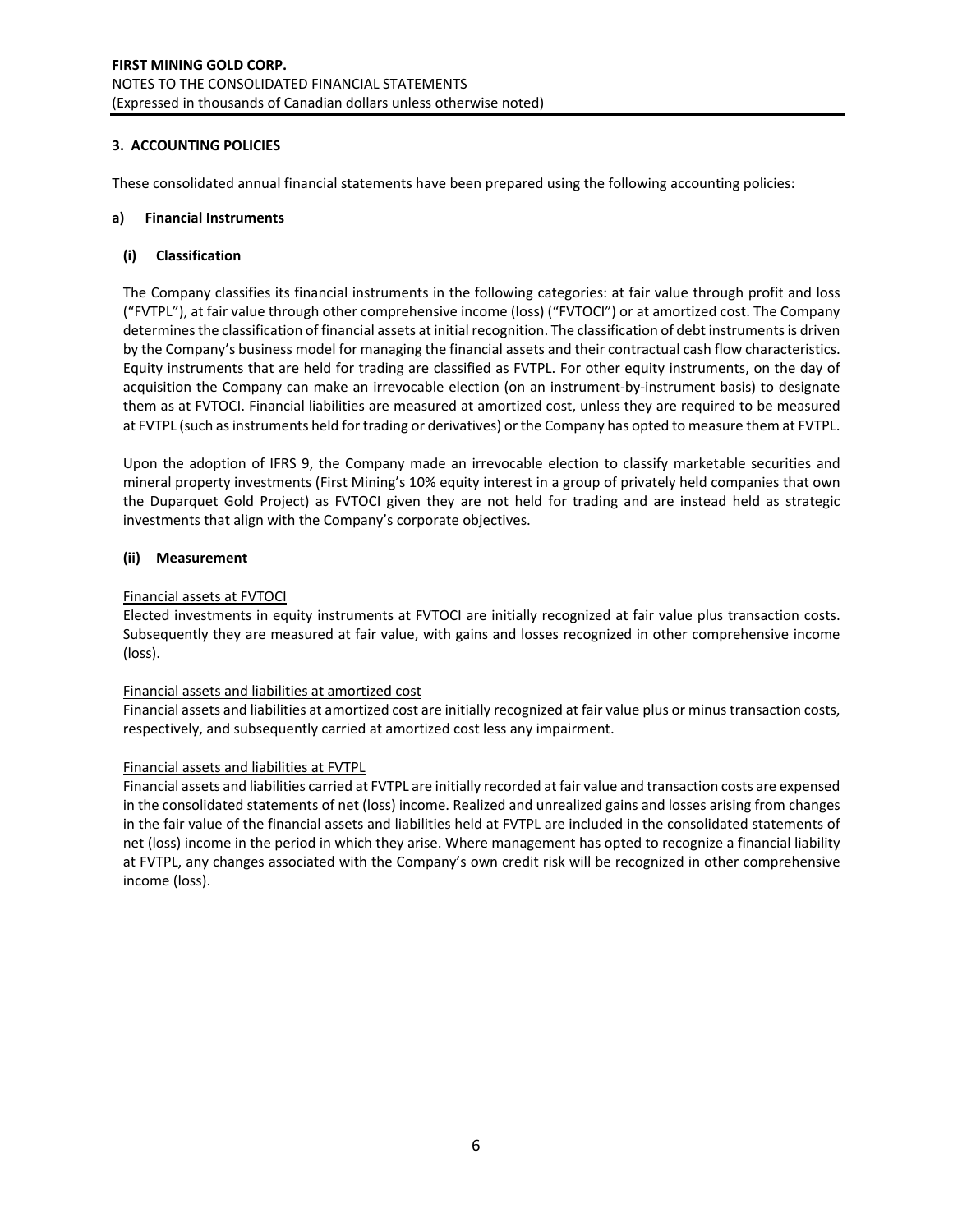#### **(iii) Impairment of financial assets at amortized cost**

The Company recognizes a loss allowance for expected credit losses on financial assets that are measured at amortized cost.

At each reporting date, the Company measures the loss allowance for the financial asset at an amount equal to the lifetime expected credit losses if the credit risk on the financial asset has increased significantly since initial recognition. If at the reporting date, the financial asset has not increased significantly since initial recognition, the Company measures the loss allowance for the financial asset at an amount equal to the twelve month expected credit losses. The Company shall recognize in the consolidated statements of net (loss) income, as an impairment gain or loss, the amount of expected credit losses (or reversal) that is required to adjust the loss allowance at the reporting date to the amount that is required to be recognized.

#### **(iv) Derecognition**

#### Financial assets

The Company derecognizes financial assets only when the contractual rights to cash flows from the financial assets expire, or when it transfers the financial assets and substantially all of the associated risks and rewards of ownership to another entity. Gains and losses on derecognition are generally recognized in the consolidated statements of net (loss) income. However, gains and losses on derecognition of financial assets classified as FVTOCI remain within accumulated other comprehensive income (loss).

#### Financial liabilities

The Company derecognizes financial liabilities only when its obligations under the financial liabilities are discharged, cancelled or expired. Generally, the difference between the carrying amount of the financial liability derecognized and the consideration paid and payable, including any non-cash assets transferred or liabilities assumed, is recognized in the consolidated statements of net (loss) income.

#### **b) Cash and Cash Equivalents**

Cash and cash equivalents include cash and short‐term deposits that are readily convertible to known amounts of cash and which are subject to an insignificant risk of changes in value. The carrying amounts approximate fair value due to the short‐term maturities of these instruments.

#### **c) Mineral Properties**

Once the legal right to explore a property has been acquired, costs directly related to exploration and evaluation expenditures are recognized and capitalized, in addition to the acquisition costs. These direct expenditures include such costs as mineral concession taxes, option payments, wages and salaries, surveying, geological consulting and laboratory, field supplies, travel and administration. Costs not directly attributable to exploration and evaluation activities, including general administrative overhead costs, are expensed in the period in which they are incurred.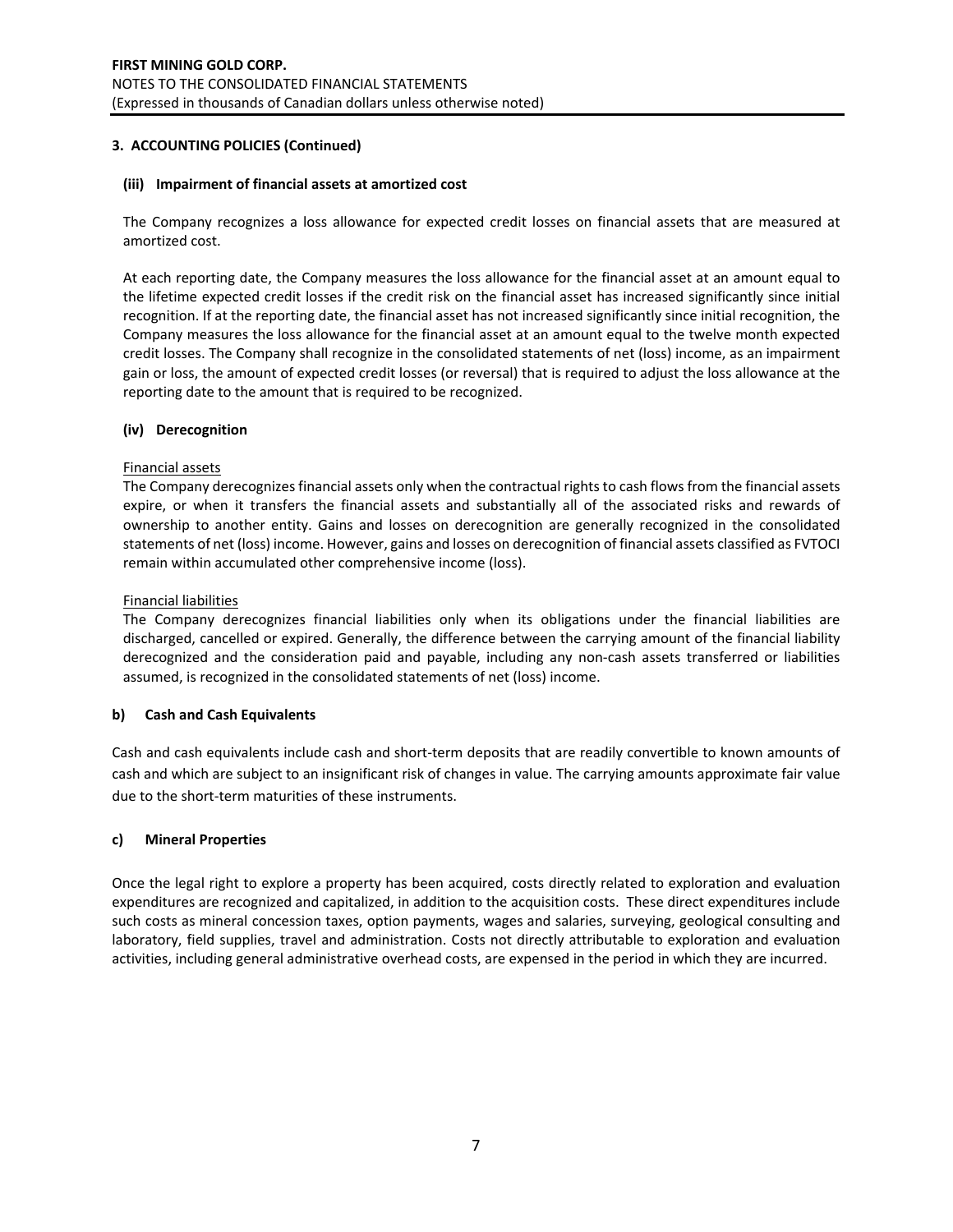The Company may occasionally enter into option or royalty arrangements, whereby the Company will transfer part of its mineral properties, as consideration, for an agreement by the transferee to meet certain exploration and evaluation expenditures which would have otherwise been undertaken by the Company. The Company does not record any expenditures made by the optionee on its behalf. Any cash consideration received from the agreement is credited against the costs previously capitalized to the mineral interest given up by the Company, with any excess cash accounted for as a gain on disposal.

The Company assesses exploration and evaluation assets for impairment when facts and circumstances suggest that the carrying amount of an asset may exceed its recoverable amount. The recoverable amount is the higher of the asset's fair value less costs to sell and value in use.

Once the technical feasibility and commercial viability of extracting the mineral resource has been determined, the property is considered to be a mine under development and is classified as 'mines under construction'. Exploration and evaluation assets are also tested for impairment before the assets are transferred to development properties.

#### **d) Impairment of Non‐Financial Assets**

Mineral properties are subject to impairment tests whenever events or changes in circumstances indicate that their carrying amount may not be recoverable. Where the carrying value of an asset exceeds its recoverable amount, which is the higher of value in use and fair value less costs to sell, the asset is written down accordingly. An impairment loss is charged to profit or loss.

For the purposes of assessing impairment, assets are grouped at the lowest levels for which there are largely independent cash flows (cash‐generating units). As a result, some assets may be tested individually for impairment and some are tested at a cash‐generating unit level.

Impairment reviews for mineral properties are carried out on a property by property basis, with each property representing a single cash generating unit. An impairment review is undertaken when indicators of impairment arise, but typically when one of the following circumstances apply:

- The right to explore the area has expired or will expire in the near future with no expectation of renewal;
- Substantive expenditure on further exploration for and evaluation of mineral resources in the area is neither planned nor budgeted;
- No commercially viable deposits have been discovered, and the decision had been made to discontinue exploration in the area; and
- Sufficient work has been performed to indicate that the carrying amount of the expenditure carried as an asset will not be fully recovered.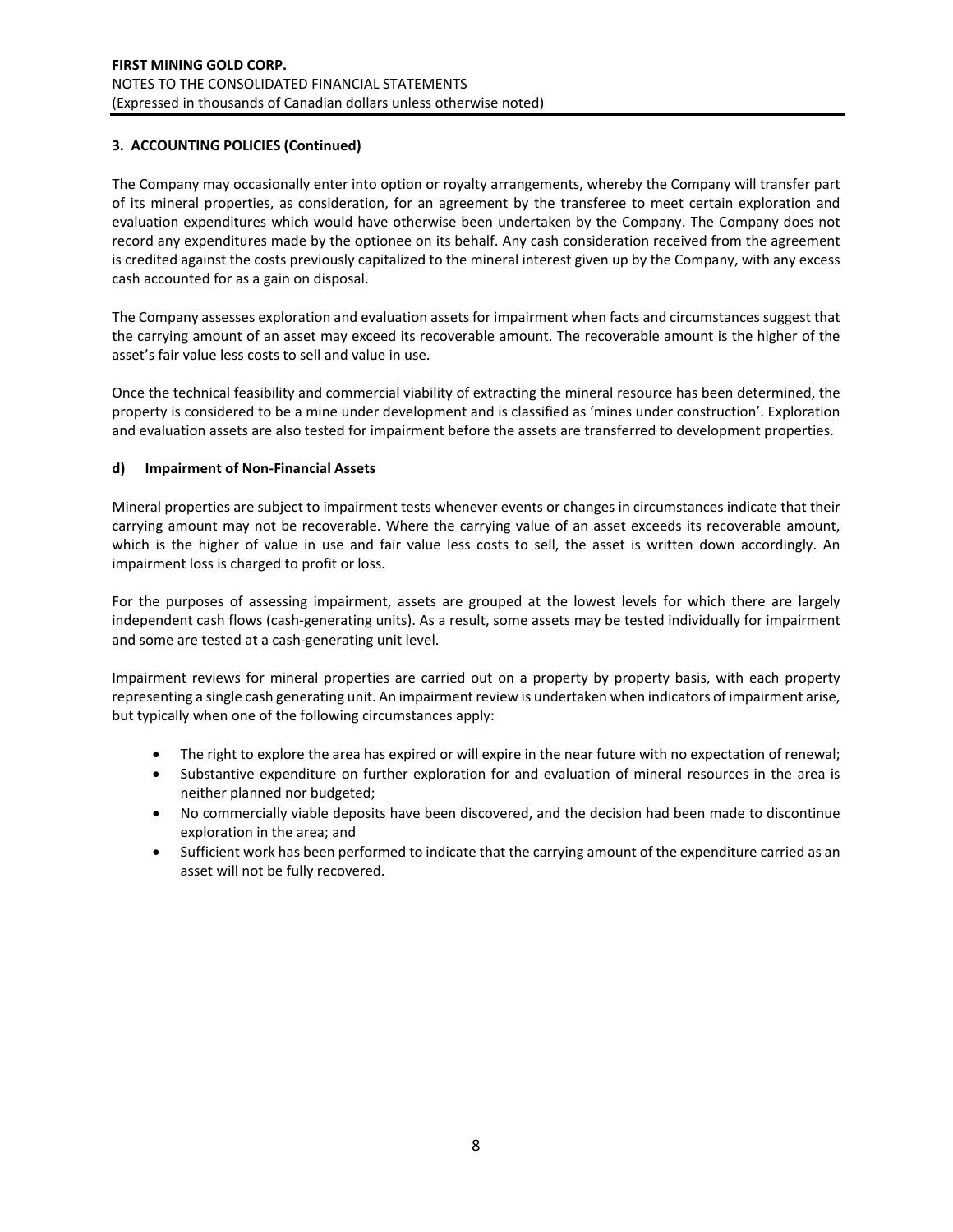#### **e) Property and equipment**

Property and equipment are recorded at cost less accumulated depreciation and accumulated impairment losses. The initial cost of an asset comprises its purchase price or construction cost, any costs directly attributable to bringing the asset into operation and, where applicable, the initial estimation of any asset retirement obligation. The purchase price or construction cost is the aggregate amount paid and the fair value of any other consideration given to acquire the asset.

Depreciation is recognized in profit or loss on a straight‐line basis over the following estimated useful lives:

| <b>Buildings</b>              | 10 years |
|-------------------------------|----------|
| Machinery and equipment       | 5 years  |
| <b>Furniture and fixtures</b> | 5 years  |
| Vehicles                      | 5 years  |
| Computer equipment            | 3 years  |
| Computer software             | 1 year   |

Depreciation methods, useful lives and residual values are reviewed at each financial year-end and adjusted if appropriate.

#### **f) Environmental Reclamation Provision**

The Company is subject to various government laws and regulations relating to environmental disturbances caused by exploration and evaluation activities. The present value of the estimated costs of legal and constructive obligations required to restore the exploration sites is recognized in the year in which the obligation is incurred. The nature of the reclamation activities includes restoration and revegetation of the affected exploration sites.

When a liability is recognized, the present value of the estimated costs is capitalized by increasing the carrying amount of the related exploration properties. Over time, the discounted liability is increased for the changes in present value based on current market discount rates and liability specific risks.

Additional environment disturbances or changes in reclamation costs will be recognized as additions to the corresponding assets and reclamation provision in the year in which they occur.

#### **g) Income Taxes**

Income tax expense comprises current and deferred tax. Current tax and deferred tax are recognized in net income except to the extent that it relates to a business combination or items recognized directly in equity or in other comprehensive loss.

Current income taxes are recognized for the estimated income taxes payable or receivable on taxable income or loss for the current year and any adjustment to income taxes payable in respect of previous years. Current income taxes are determined using tax rates and tax laws that have been enacted or substantively enacted by the year-end date.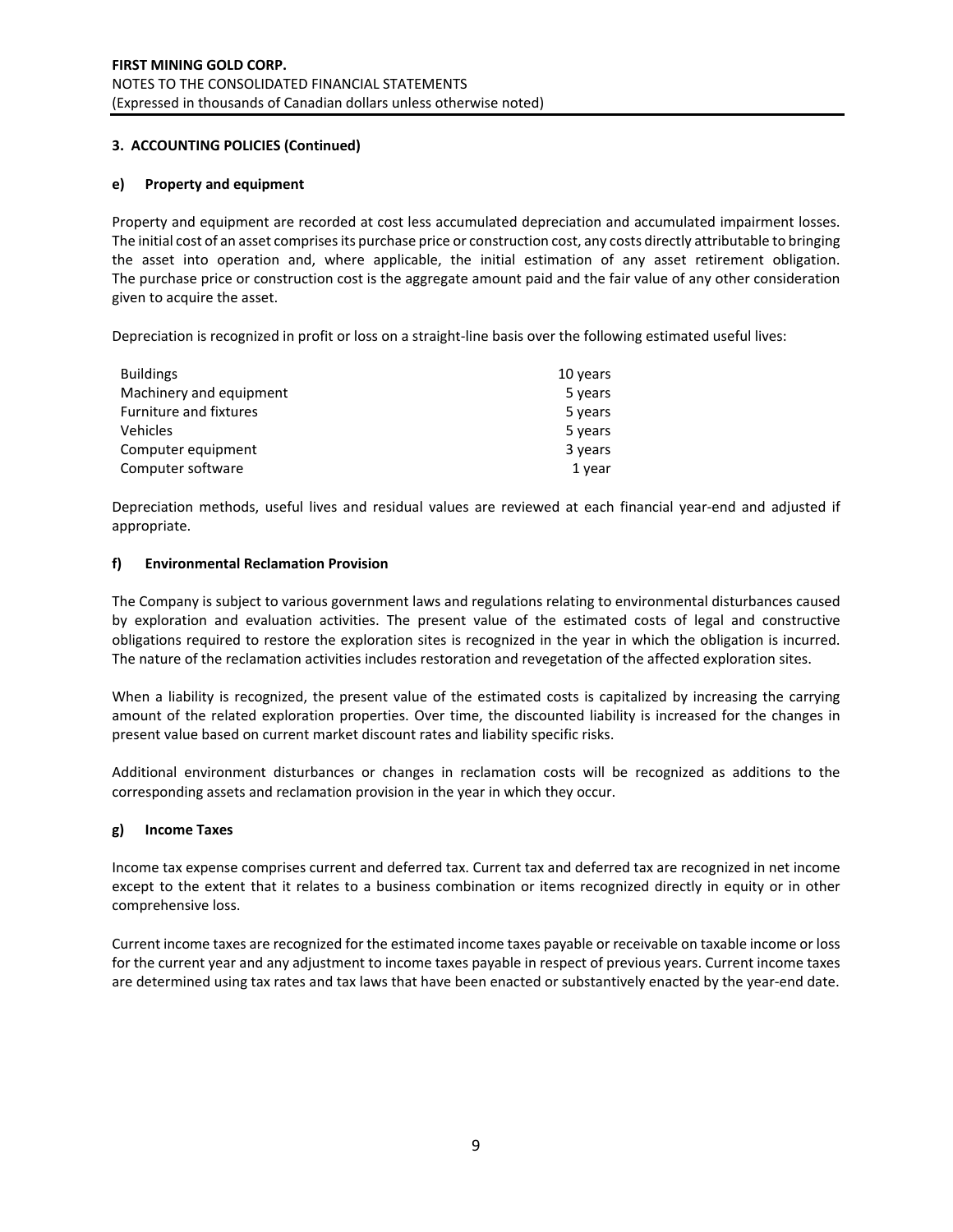Deferred tax assets and liabilities are recognized where the carrying amount of an asset or liability differs from its tax base, except for taxable temporary differences arising on the initial recognition of goodwill and temporary differences arising on the initial recognition of an asset or liability in a transaction which is not a business combination and at the time of the transaction affects neither accounting nor taxable profit or loss.

Recognition of deferred tax assets for unused tax losses, tax credits and deductible temporary differences is restricted to those instances where it is probable that future taxable profit will be available against which the deferred tax asset can be utilized. At the end of each reporting year the Company reassesses unrecognized deferred tax assets. The Company recognizes a previously unrecognized deferred tax asset to the extent that it has become probable that future taxable profit will allow the deferred tax asset to be recovered.

## **h) Share Capital**

Equity instruments are contracts that give a residual interest in the net assets of the Company. Financial instruments issued by the Company are classified as equity only to the extent that they do not meet the definition of a financial liability or financial asset. The Company's common shares are classified as equity instruments.

Incremental costs directly attributable to the issue of new shares or options are shown in equity as a deduction, net of tax, from the proceeds.

Consideration received from a private placement financing involving units consisting of common shares and warrants is allocated to the share capital and the warrant reserve accounts using the relative fair value method. As prescribed by this method, the consideration is allocated to the value of share capital and warrant reserve on a pro rata basis. The share capital is valued at the closing share price of the Company on the completion date of the private placement and the warrant reserve is valued using the Black‐Scholes option pricing model.

#### **i) Loss per Share**

Basic loss per share is calculated by dividing the net loss for the year by the weighted average number of shares outstanding during the year. Diluted loss per share is calculated using the treasury stock method. Under the treasury stock method, the weighted average number of shares outstanding used in the calculation of diluted income or loss per share assumes that the deemed proceeds received from the exercise of stock options, share purchase warrants and their equivalents would be used to repurchase common shares of the Company at the average market price during the year, if they are determined to have a dilutive effect. Existing stock options and share purchase warrants have not been included in the current year computation of diluted loss per share as to do so would be anti-dilutive. Accordingly, the current year basic and diluted losses per share are the same.

#### **j) Share‐based Payments**

Where equity-settled share options are granted to employees, the fair value of the options at the date of grant, measured using the Black‐Scholes option pricing model, is charged to the statement of comprehensive loss or capitalized to mineral properties over the vesting period using the graded vesting method. Performance vesting conditions are taken into account by adjusting the number of equity instruments expected to vest at each reporting date so that, ultimately, the cumulative amount recognized over the vesting period is based on the number of options that eventually vest. Charges for options that are forfeited before vesting are reversed from share‐based payment reserve.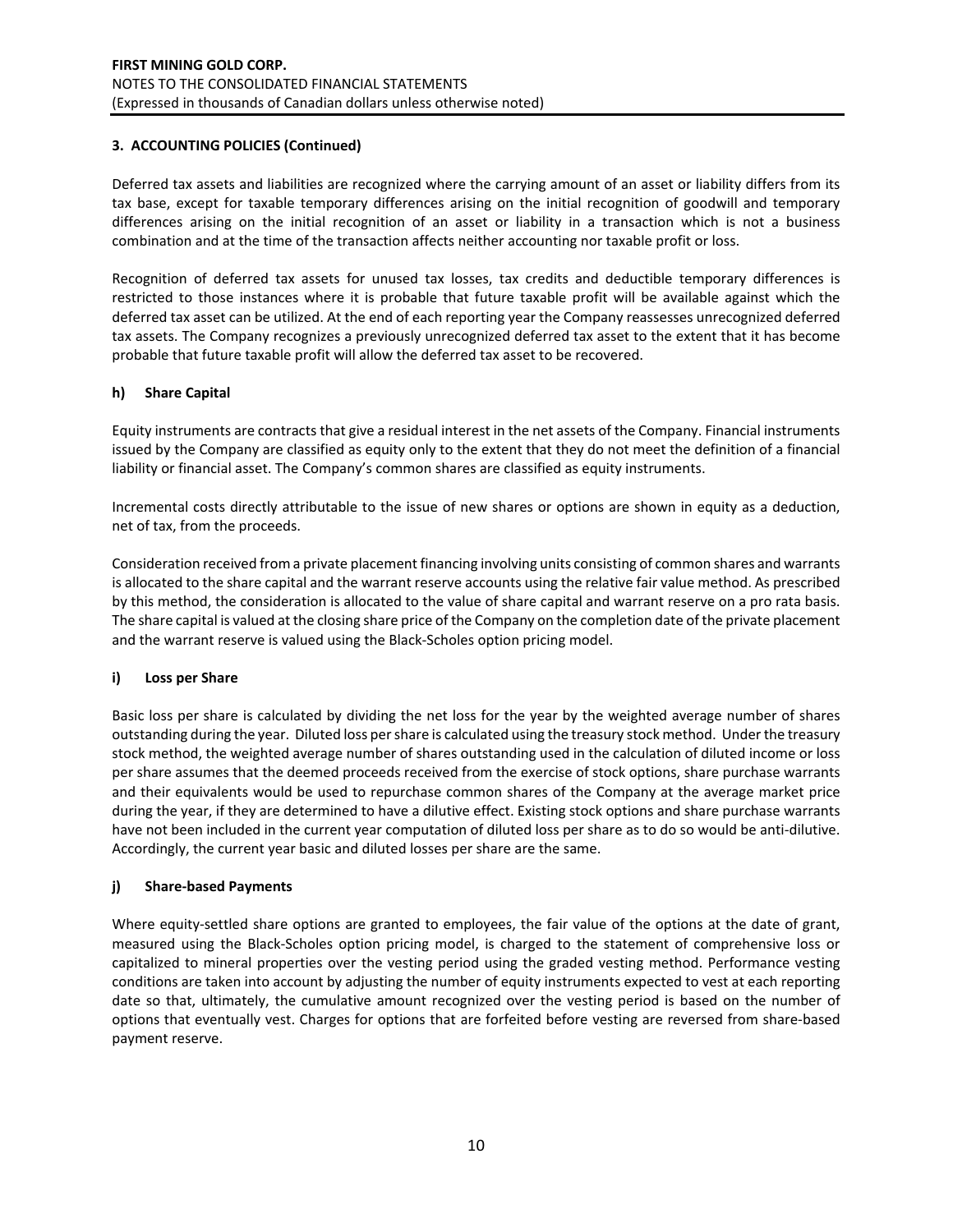Where equity-settled share options are granted to non-employees, they are measured at the fair value of the goods or services received. However, if the value of goods or services received in exchange for the options cannot be reliably estimated, the options are measured using the Black‐Scholes option pricing model.

All equity-settled share-based payments are reflected in share-based payment reserve, until exercised. Upon exercise, shares are issued from treasury and the amount reflected in share‐based payment reserve is credited to share capital, together with any consideration received.

## **k) Segment Reporting**

Operating segments are reported in a manner consistent with the internal reporting provided to the chief operating decision-maker. The chief operating decision-maker is responsible for allocating resources and assessing performance of the operating segment.

## **l) Accounting Policy Judgments and Estimation Uncertainty**

The preparation of financial statements requires the use of accounting estimates. It also requires management to exercise judgment in the process of applying its accounting policies. Estimates and judgments are regularly evaluated and are based on management's experience and other factors, including expectations about future events that are believed to be reasonable under the circumstances. The use of judgments, estimates and assumptions affects the application of accounting policies and the reported amounts of assets and liabilities, income and expense. Actual results may differ from these estimates. The following discusses the accounting judgments and estimates that the Company has made in the preparation of the audited consolidated financial statements for the year ended December 31, 2018, which could result in a material adjustment to the carrying amounts of assets and liabilities:

#### **(i) Accounting policy judgements**

#### **Impairment of Mineral Properties**

In accordance with the Company's accounting policy for its mineral properties, exploration and evaluation expenditures on mineral properties are capitalized. There is no certainty that the expenditures made by the Company in the exploration of its property interests will result in discoveries of commercial quantities of minerals. The Company applies judgment to determine whether indicators of impairment exist for these capitalized costs.

Management uses several criteria in making this assessment, including the period for which the Company has the right to explore, expected renewals of exploration rights, whether substantive expenditures on further exploration and evaluation of mineral properties are budgeted, and evaluation of the results of exploration and evaluation activities up to the reporting date.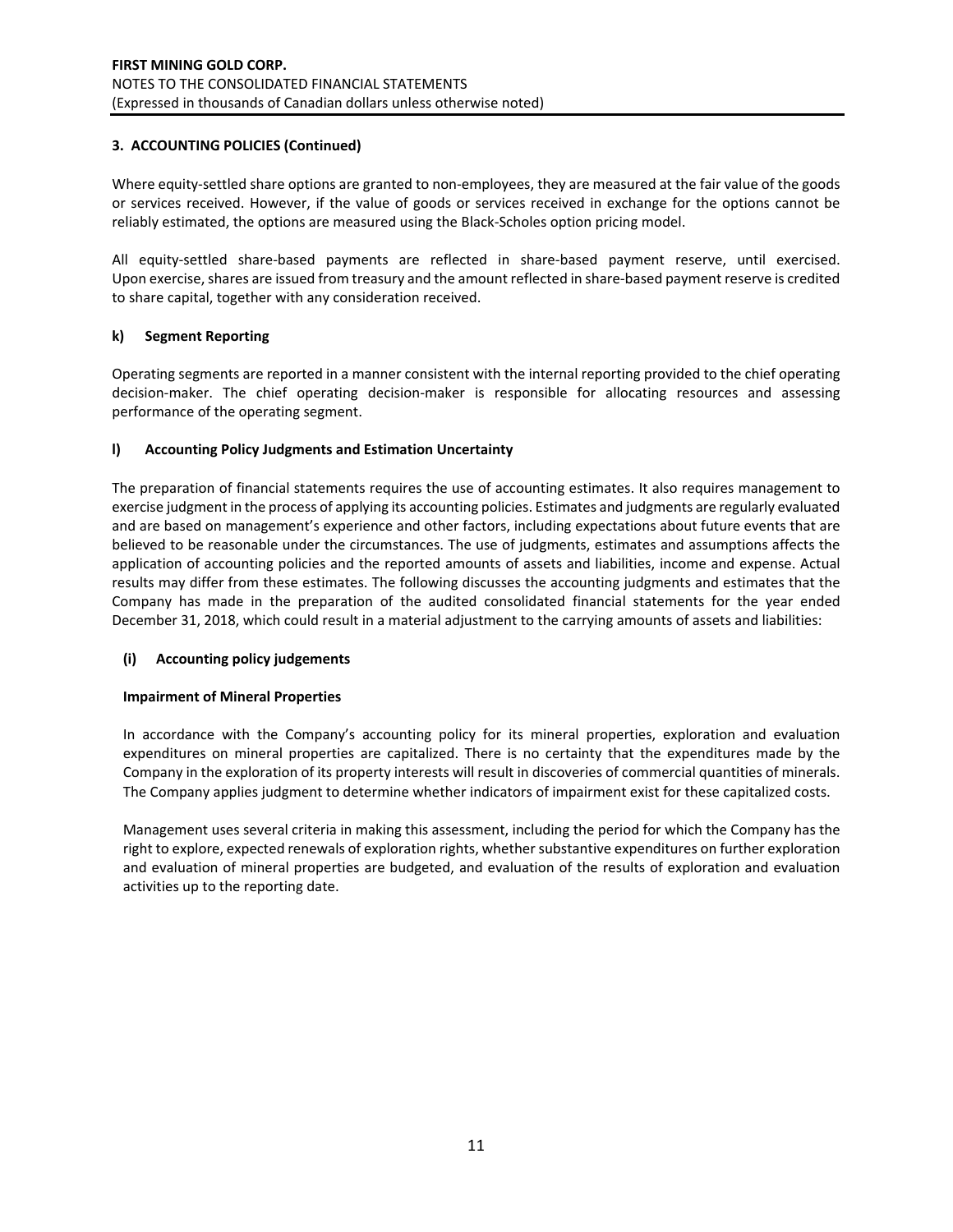## **(ii) Estimation Uncertainty**

## **Determining Amount and Timing of Reclamation Provisions**

A reclamation provision represents the present value of estimated future costs for the reclamation of the Company's mineral properties. These estimates include assumptions as to the future activities, cost of services, timing of the reclamation work to be performed, inflation rates, exchange rates and interest rates. The actual cost to reclaim a mine or exploration property may vary from the estimated amounts because there are uncertainties in factors used to estimate the cost and potential changes in regulations or laws governing the reclamation of a mineral property. Management periodically reviews the reclamation requirements and adjusts the liability as new information becomes available and will assess the impact of new regulations and laws as they are enacted.

#### **Valuation of Mineral Property Investments**

The Company makes estimates and assumptions that affect the carrying value of its mineral property investments, which are comprised of equity interests in the shares of private companies. These financial assets are designated as fair value through other comprehensive income (loss), and management needs to determine the fair value as at each period end. As there is no observable market data which can be used to determine this fair value, management uses property specific and market based information to determine whether a significant change in the fair value of this investment may have occurred. Factors that are considered include a change in the performance of the investee, a change in the market for the investee's future products, a change in the performance of comparable entities, a change in the economic environment, or evidence from external transactions in the investee's equity. Changes to these variables could result in the fair value being less than or greater than the amount recorded.

#### **m) Accounting Standards Issued but Not Yet Applied**

The following are accounting standards anticipated to be effective January 1, 2019 or later:

#### **i) IFRS 16 Leases**

IFRS 16 replaces IAS 17 *Leases*. IFRS 16 specifies how to recognize, measure, present and disclose leases. The standard provides a single lessee accounting model, requiring lessees to recognize assets and liabilities for all leases unless the lease term is 12 months or less or the underlying asset has a low value. Application of the standard is mandatory for annual periods beginning on or after January 1, 2019. IFRS 16 will result in an increase in assets and liabilities. Management expects an increase in depreciation expense and also an increase in cash flow from operating activities as lease payments will be recorded as financing outflows in the consolidated statements of cash flows. The Company does not expect these impacts to be material. The Company will adopt IFRS 16 on its effective date of January 1, 2019.

There are no other IFRS or International Financial Reporting Interpretations Committee interpretations that are not yet effective that would be expected to have a material impact on the Company's consolidated financial statements.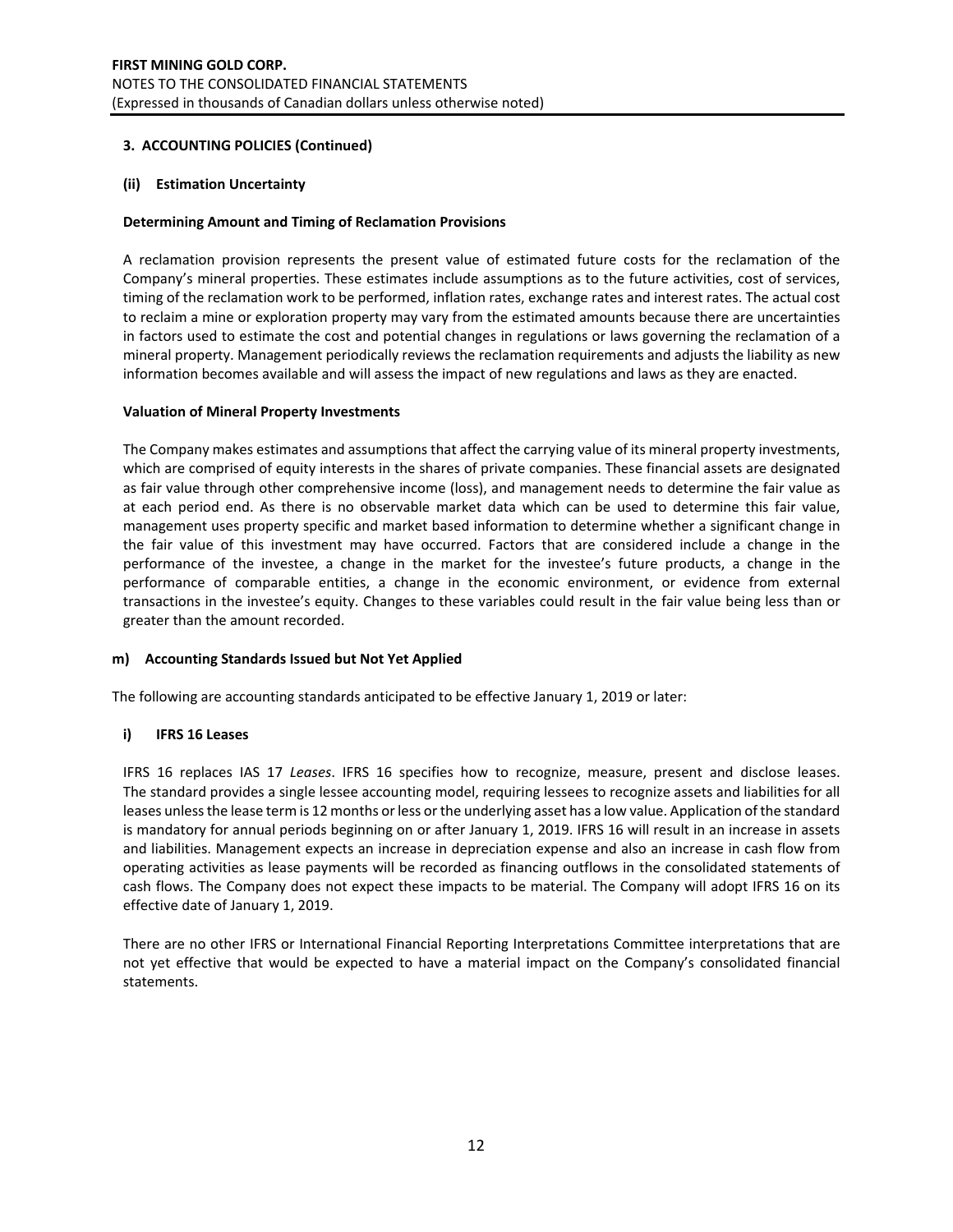#### **4. ACCOUNTS AND OTHER RECEIVABLES**

| Category                                     |    | December 31,<br>2018 |   | December 31,<br>2017 |
|----------------------------------------------|----|----------------------|---|----------------------|
| Current                                      |    |                      |   |                      |
| <b>GST and HST receivables</b>               | \$ | $71 \;$ \$           |   | 348                  |
| Quebec mining tax receivables                |    | 61                   |   | 61                   |
| Other receivables                            |    | 17                   |   | 26                   |
| Total current accounts and other receivables | \$ | $149 \;$ \$          |   | 435                  |
| <b>Non-current</b>                           |    |                      |   |                      |
| Mexican VAT receivable                       |    | 90                   |   | 77                   |
|                                              |    |                      |   |                      |
| <b>Total accounts and other receivables</b>  | Ś  | 239                  | S | 512                  |

## **5. MARKETABLE SECURITIES**

The movements in marketable securities during the years ended December 31, 2018 and 2017 are summarized as follows:

|                                           |    | <b>Silver One</b><br>Resources Inc. |      | <b>Other Marketable</b><br><b>Securities</b> | <b>Total</b> |
|-------------------------------------------|----|-------------------------------------|------|----------------------------------------------|--------------|
| Balance as at December 31, 2017           |    | 2,280                               | - \$ | $1,997$ \$                                   | 4,277        |
| Loss recorded in other comprehensive loss |    | (1,290)                             |      | (390)                                        | (1,680)      |
| Balance as at December 31, 2018           | Ś  | 990                                 | - S  | $1,607$ \$                                   | 2,597        |
|                                           |    |                                     |      |                                              |              |
|                                           |    |                                     |      |                                              |              |
|                                           |    | <b>Silver One</b><br>Resources Inc. |      | <b>Other Marketable</b><br><b>Securities</b> | <b>Total</b> |
| <b>Balance as at December 31, 2016</b>    | \$ | $5,280$ \$                          |      | 567S                                         | 5,847        |
| Purchases                                 |    |                                     |      | 1.829                                        | 1,829        |
| Loss recorded in other comprehensive loss |    | (3,000)                             |      | (399)                                        | (3, 399)     |

The Company holds marketable securities as strategic investments and has less than a 10% equity interest in each of the investees.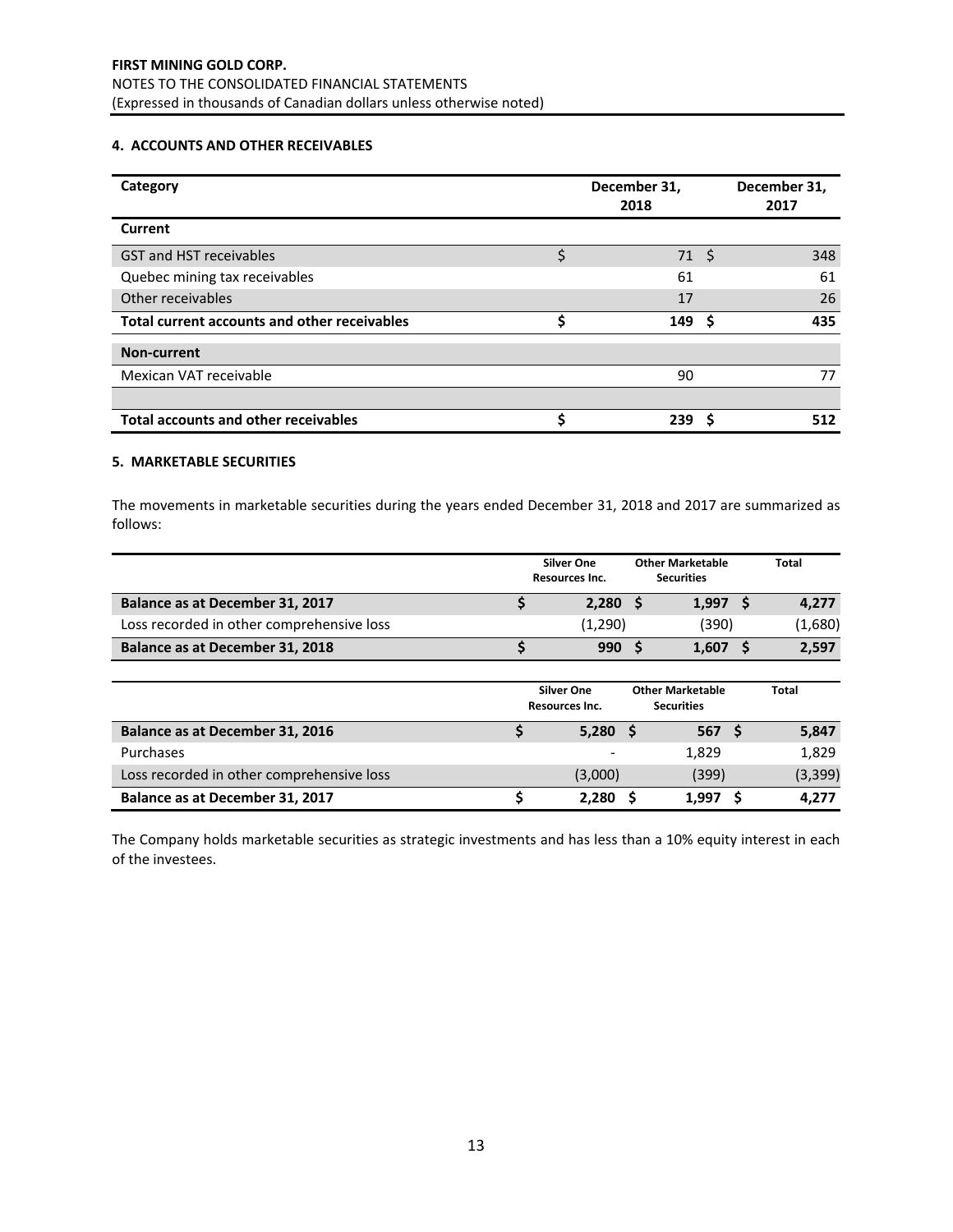### **6. MINERAL PROPERTIES**

As at December 31, 2018 and December 31, 2017, the Company has capitalized the following acquisition, exploration and evaluation costs on its mineral properties:

|                       | <b>Balance</b><br>December 31, 2017 | Acquisition                              | Concessions,<br>taxes, and<br>royalties | Salaries and<br>share-based<br>payments | Drilling,<br>exploration,<br>and technical<br>consulting | Assaying, field<br>supplies, and<br>environmental | Travel and<br>other<br>expenditures | Total<br>expenditures | Currency<br>translation<br>adjustments | Disposal or<br>write-down of<br>mineral<br>properties | <b>Balance</b><br>December 31, 2018 |
|-----------------------|-------------------------------------|------------------------------------------|-----------------------------------------|-----------------------------------------|----------------------------------------------------------|---------------------------------------------------|-------------------------------------|-----------------------|----------------------------------------|-------------------------------------------------------|-------------------------------------|
| Springpole            | \$<br>70,398                        | $\mathsf{S}$<br>$\overline{\phantom{a}}$ | 237<br>S                                | Ŝ.<br>1,048                             | Ŝ.<br>657                                                | 479<br>- \$                                       | \$<br>559                           | $\mathsf{S}$<br>2,980 | Ś<br>$\overline{\phantom{a}}$          | $\sim$                                                | 73,378                              |
| Goldlund              | 93,807                              | $\sim$                                   |                                         | 928                                     | 1,045                                                    | 596                                               | 226                                 | 2,797                 | $\overline{\phantom{0}}$               | $\overline{\phantom{a}}$                              | 96,604                              |
| Hope Brook            | 18,665                              | $\overline{\phantom{a}}$                 | 123                                     | 459                                     | 136                                                      | 116                                               | 82                                  | 916                   |                                        | $\overline{\phantom{a}}$                              | 19,581                              |
| Cameron               | 26,676                              | $\sim$                                   | 39                                      | 193                                     | 57                                                       | 39                                                | 28                                  | 356                   | $\overline{\phantom{0}}$               | $\overline{\phantom{a}}$                              | 27,032                              |
| <b>Pickle Crow</b>    | 16,496                              | $\overline{\phantom{a}}$                 | 50                                      | 92                                      | 58                                                       | 36                                                | 22                                  | 258                   | $\qquad \qquad \blacksquare$           | $\overline{\phantom{a}}$                              | 16,754                              |
| Duquesne              | 5,053                               | $\sim$                                   | 6                                       | 4                                       | 27                                                       |                                                   |                                     | 38                    |                                        | $\sim$                                                | 5,091                               |
| Pitt                  | 2,080                               | $\overline{\phantom{a}}$                 | $\overline{\phantom{a}}$                | $\overline{\phantom{a}}$                | $\mathbf{1}$                                             | ٠                                                 |                                     | $\overline{2}$        | $\overline{\phantom{a}}$               | $\overline{\phantom{a}}$                              | 2,082                               |
| Others <sup>(1)</sup> | 2,515                               | $\overline{\phantom{a}}$                 | $\mathcal{D}$                           | 10                                      | 21                                                       | 9                                                 |                                     | 44                    | $\overline{\phantom{0}}$               | $\overline{\phantom{a}}$                              | 2,559                               |
| <b>Canada Total</b>   | \$<br>235,690                       | s<br>$\sim$                              | Ś<br>459                                | 2,734                                   | 2,002                                                    | 1,275                                             | 921<br>S.                           | Ŝ.<br>7,391           | Ś                                      |                                                       | 243,081                             |
| Miranda               | 810                                 |                                          | 48                                      | 18                                      | 9                                                        |                                                   | $\sim$                              | 76                    | 76                                     | (962)                                                 | $\sim$                              |
| Socorro               | 782                                 | $\sim$                                   | 107                                     | 3                                       | $\overline{4}$                                           | ٠                                                 | $\overline{\phantom{a}}$            | 114                   | 77                                     | (973)                                                 | $\sim$                              |
| San Ricardo           | 969                                 | $\sim$                                   | 140                                     |                                         | 6                                                        |                                                   |                                     | 151                   | 96                                     | (1, 216)                                              |                                     |
| Others $^{(2)}$       | 922                                 | $\sim$                                   | 203                                     | 11                                      | 32                                                       | 4                                                 |                                     | 252                   | 100                                    | (1,030)                                               | 244                                 |
| <b>Mexico Total</b>   | \$<br>3,483                         | s<br>$\overline{\phantom{0}}$            | 498<br>\$                               | 33<br>Ŝ                                 | 51<br>S                                                  | . Ś                                               | 5\$<br>6                            | 593<br>Ŝ              | 349                                    | $(4, 181)$ \$<br>Ŝ.                                   | 244                                 |
| <b>USA</b>            | 698                                 | $\sim$                                   | 43                                      |                                         |                                                          |                                                   |                                     | 43                    | 63                                     |                                                       | 804                                 |
| Total                 | \$<br>239,871                       | s<br>$\overline{\phantom{0}}$            | Ŝ.<br>1,000                             | 2,767                                   | 2,053                                                    | 1,280                                             | 927                                 | 8,027<br>Ŝ            | 412<br>\$                              | $(4, 181)$ \$                                         | 244,129                             |

|                       | <b>Balance</b><br>December 31, 2016 | Acquisition              | Concessions,<br>taxes, and<br>royalties | Salaries and<br>share-based<br>payments | Drilling,<br>exploration,<br>and technical<br>consulting | Assaying, field<br>supplies, and<br>environmental | Travel and<br>other<br>expenditures | Total<br>expenditures | Currency<br>translation<br>adjustments | Disposal or<br>write-down of<br>mineral<br>properties | <b>Balance</b><br>December 31, 2017 |
|-----------------------|-------------------------------------|--------------------------|-----------------------------------------|-----------------------------------------|----------------------------------------------------------|---------------------------------------------------|-------------------------------------|-----------------------|----------------------------------------|-------------------------------------------------------|-------------------------------------|
| Springpole            | \$<br>68,121                        | \$<br>243                | \$<br>$315 \quad $5$                    | 443                                     | <sup>5</sup><br>$462 \quad $5$                           | 357                                               | 457<br>\$                           | \$<br>2,034           | $\overline{\phantom{a}}$               | $\overline{\phantom{a}}$                              | 70,398<br>Ś                         |
| Goldlund              | 85,103                              | 1,196                    | 3                                       | 581                                     | 4,173                                                    | 2,125                                             | 626                                 | 7,508                 |                                        | ٠                                                     | 93,807                              |
| <b>Hope Brook</b>     | 17,595                              | $\overline{\phantom{a}}$ | 21                                      | 186                                     | 397                                                      | 182                                               | 284                                 | 1,070                 |                                        | $\overline{\phantom{0}}$                              | 18,665                              |
| Cameron               | 26,017                              | $\overline{\phantom{a}}$ | 38                                      | 108                                     | 174                                                      | 300                                               | 39                                  | 659                   |                                        | ٠                                                     | 26,676                              |
| Pickle Crow           | 15,821                              | 180                      | 63                                      | 24                                      | 313                                                      | 69                                                | 26                                  | 495                   | $\overline{\phantom{a}}$               | $\overline{\phantom{a}}$                              | 16,496                              |
| Duquesne              | 5,023                               | ۰.                       |                                         |                                         | 23                                                       |                                                   |                                     | 30                    | $\overline{\phantom{a}}$               | $\overline{a}$                                        | 5,053                               |
| Pitt                  | 2,074                               | $\overline{\phantom{a}}$ | $\overline{\phantom{a}}$                | $\overline{\phantom{a}}$                | 5                                                        | $\mathbf{1}$                                      | $\overline{\phantom{a}}$            | 6                     | $\overline{\phantom{a}}$               | $\overline{\phantom{a}}$                              | 2,080                               |
| Others $(1)$          |                                     | 2,500                    | $\overline{2}$                          |                                         | 10                                                       | 3                                                 | $\sim$                              | 15                    | ٠                                      | ٠                                                     | 2,515                               |
| Canada Total          | \$<br>219,754                       | 4,119<br>Ŝ.              | -\$<br>443                              | 1,342<br>-S                             | 5,557<br>-S                                              | 3,041<br>-S                                       | 1,434<br>-S                         | 11,817<br>Ŝ.          | \$<br>۰.                               | $\blacksquare$                                        | 235,690<br>S                        |
| Miranda               | 760                                 | ٠                        | 76                                      |                                         | 24                                                       |                                                   |                                     | 102                   | (52)                                   | ٠                                                     | 810                                 |
| Socorro               | 712                                 | $\overline{\phantom{a}}$ | 112                                     |                                         | 8                                                        |                                                   | -                                   | 120                   | (50)                                   | $\overline{\phantom{a}}$                              | 782                                 |
| San Ricardo           | 829                                 | ٠                        | 191                                     | $\overline{\phantom{a}}$                | 4                                                        |                                                   | 3                                   | 199                   | (59)                                   | $\overline{a}$                                        | 969                                 |
| Others <sup>(2)</sup> | 703                                 | $\overline{\phantom{a}}$ | 245                                     | $\qquad \qquad \blacksquare$            | 23                                                       |                                                   | $\mathbf{r}$                        | 271                   | (52)                                   | $\qquad \qquad =$                                     | 922                                 |
| <b>Mexico Total</b>   | \$<br>3,004                         | $\overline{\phantom{a}}$ | \$<br>624                               | S                                       | 59                                                       | 4<br>.S                                           | 5<br>.s                             | 692<br>-\$            | $(213)$ \$                             |                                                       | 3,483                               |
| <b>USA</b>            | 703                                 | ٠                        | 39                                      |                                         |                                                          |                                                   |                                     | 40                    | (45)                                   | $\qquad \qquad =$                                     | 698                                 |
| Total                 | \$<br>$223,461$ \$                  | 4,119                    | -\$<br>1,106                            | 1,342<br>S                              | 5,616                                                    | 3,045<br>-S                                       | 1,440<br>S                          | 12,549<br>-\$         | $(258)$ \$                             |                                                       | 239,871                             |

(1) Other mineral properties in Canada as at December 31, 2018 and December 31, 2017 include the mining claims and concessions located in the Township of Duparquet, Quebéc, which are near the Company's Duquesne gold project and the Duparquet gold project (in which the Company holds a 10% indirect interest). (2) Other mineral properties in Mexico as at December 31, 2018 and December 31, 2017 include Puertecitos, Los Tamales, Las Margaritas, Geranio, El Apache, El

Roble, Batacosa, Lachatao and Montana Negra.

On July 30, 2018, the Company entered into an option agreement (the "Option Agreement") with Gainey Capital Corp. ("Gainey"), granting Gainey the right to earn a 100% interest in First Mining's Las Margaritas gold project ("Las Margaritas") located in the State of Durango in Mexico. Under the terms of the Option Agreement, Gainey can elect to make either annual share or cash payments to the Company for aggregate consideration of between \$900 and \$1,015 over the four year option period. In addition, as per the terms of the Option Agreement, Gainey will make annual payments of USD \$25,000 in September 2018 (paid), September 2019, September 2020 and USD \$250,000 in September 2021 in connection with an existing agreement on the property, and exploration expenditures totaling USD \$1,000,000 over the four year option period on Las Margaritas. Upon completion of the four year option period, Gainey obtains a 100% ownership interest in Las Margaritas, except that First Mining will retain a 2% net smelter returns ("NSR") royalty interest, with Gainey having the right to buy back 1% of the NSR royalty interest for USD \$1,000,000 up until the first anniversary of the commencement of commercial production at Las Margaritas. As at December 31, 2018, the carrying value of the Las Margaritas property is \$244 (2017 - \$183).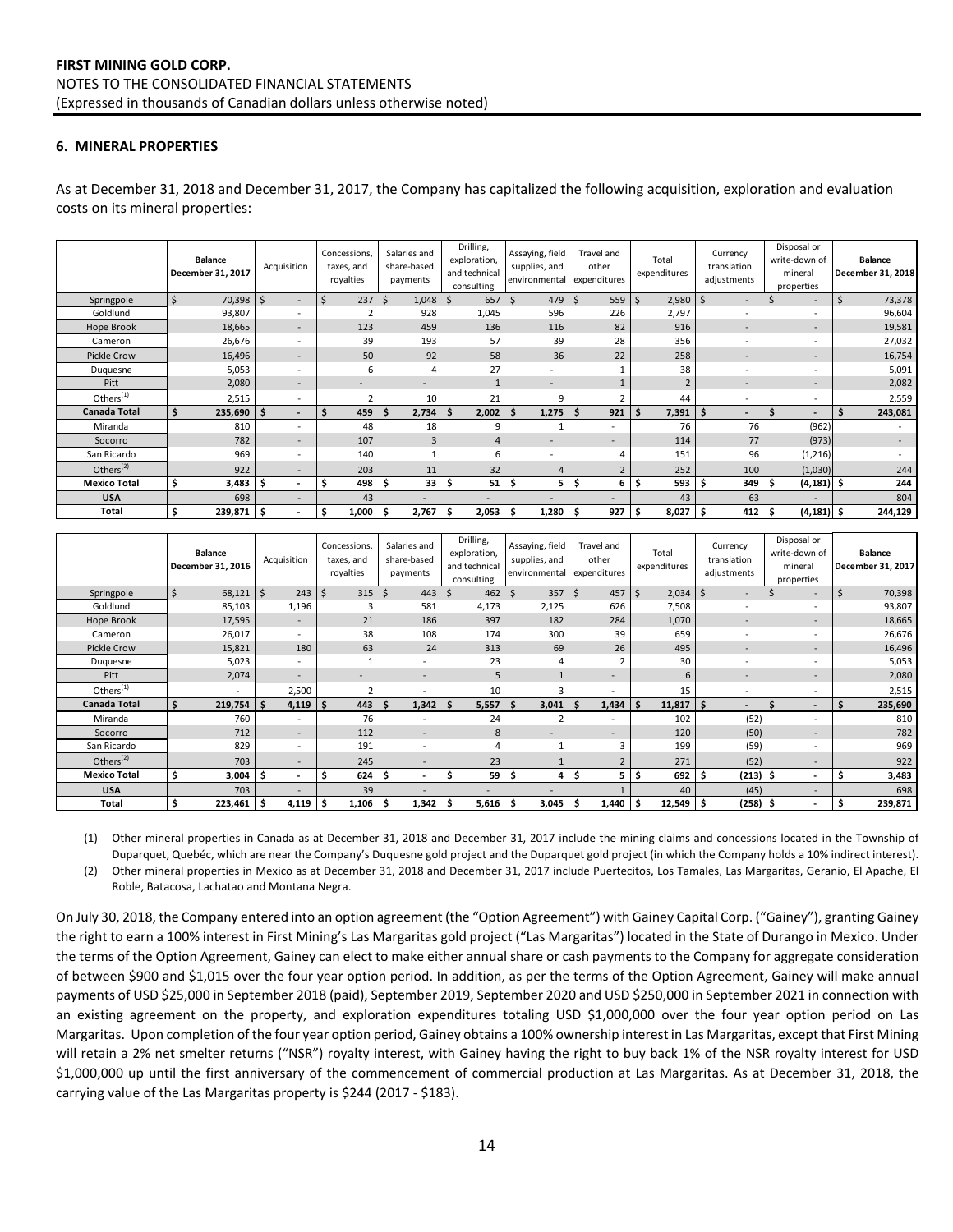## **6. MINERAL PROPERTIES (Continued)**

During the year ended December 31, 2018, the Company recorded a write-down of certain Mexican properties amounting to \$4,181 (2017 - \$nil). The write-down represents the complete write-off of the carrying value of these Mexican properties (except Las Margaritas), as the Company has no plans for future exploration and has not paid the associated concession taxes for over 12 months.

At December 31, 2018, the Company determined there were no significant events or changes in circumstances to indicate that the carrying amount of its other projects (the Canadian mineral property portfolio, the US property and the Las Margaritas property in Mexico) may not be recoverable. As such, there was no further write-down of mineral properties during the year ended December 31, 2018 (2017 ‐ \$nil).

#### **7. MINERAL PROPERTY INVESTMENTS**

Mineral property investments (which comprise equity interests in the shares of private companies) are designated as FVTOCI, with changes in fair value recorded in other comprehensive income (loss).

The Company, through its subsidiary Clifton, has a 10% equity interest in the shares of Beattie Gold Mines Ltd., 2699681 Canada Ltd., and 2588111 Manitoba Ltd which directly or indirectly own various mining concessions and surface rights, collectively known as the Duparquet gold project. As at December 31, 2018, the fair value of mineral property investments is \$4,417 (2017 ‐ \$4,417). As at December 31, 2018, there was no change in the carrying value of mineral property investments given management concluded that there was no material change in fair value (Note 17).

## **8. ACCOUNTS PAYABLE AND ACCRUED LIABILITIES**

| Category                  | December 31,<br>2018 | December 31,<br>2017 |
|---------------------------|----------------------|----------------------|
| Accounts payable          | 341S                 | 840                  |
| Other accrued liabilities | 241                  | 243                  |
| <b>Total</b>              | 582                  | 1,083                |

#### **9. LOANS PAYABLE**

During the year ended December 31, 2017, the Company paid \$461 in full and final settlement of all outstanding loans payable. As at December 31, 2018, the Company had \$nil (December 31, 2017 – \$nil) remaining in loans payable to First Majestic Silver Corp.

#### **10. DEBENTURE LIABILITY**

Pursuant to the amalgamation with Tamaka on June 16, 2016, the Company assumed a liability in connection with three debentures (the "Debentures") with an aggregate face value of \$2,140 that had previously been issued by Tamaka in 2014 and 2015.

On June 30, 2017, the Company settled the debenture liability with total consideration of \$3,302 through the issuance of 4,700,000 First Mining common shares, which were valued at \$3,102 using the closing price as at June 30, 2017, and payment of \$200 cash.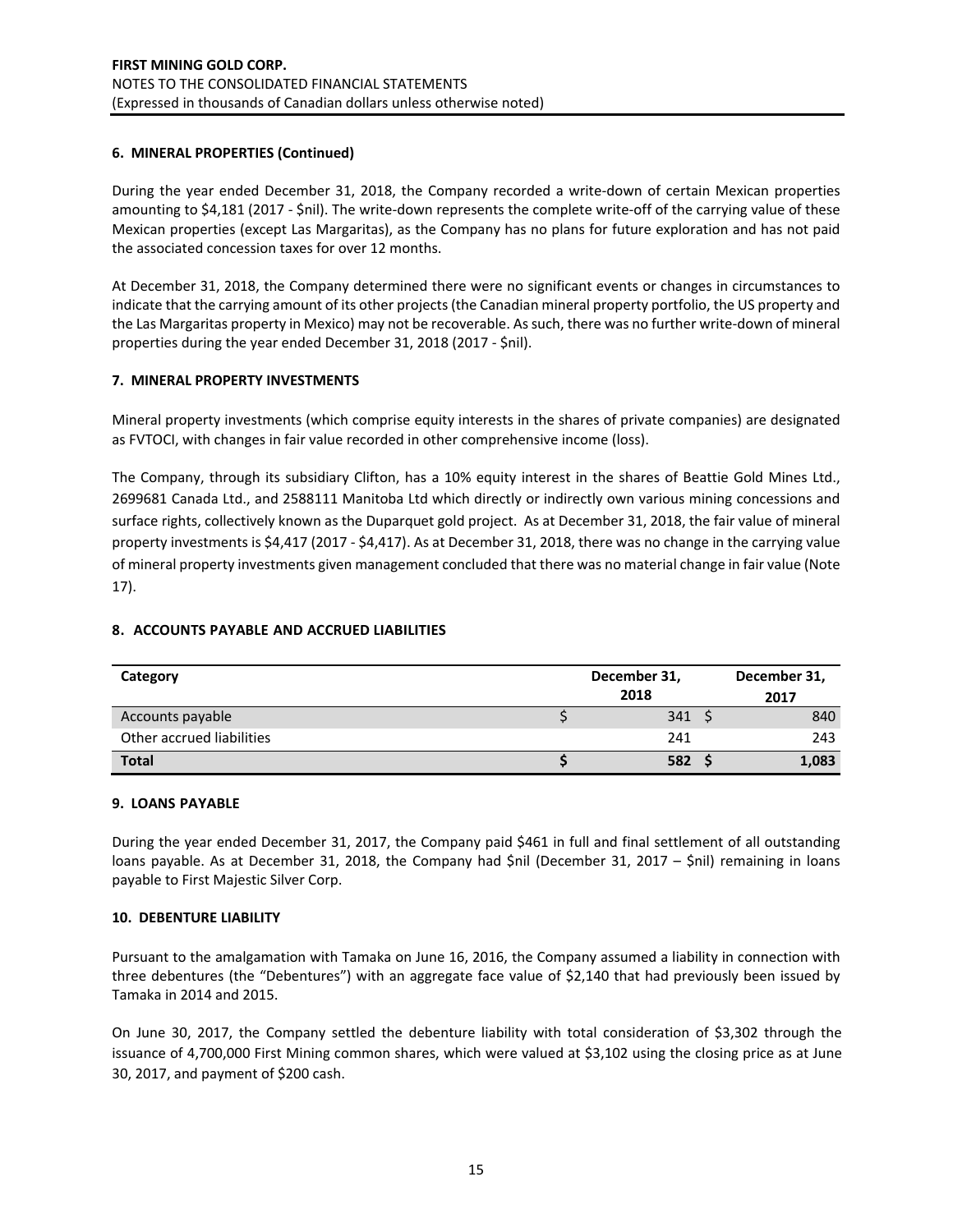#### **11. SHARE CAPITAL**

## **a) Authorized**

Unlimited number of common shares with no par value. Unlimited number of preferred shares with no par value.

## **b) Issued and Fully Paid**

Common shares: 558,316,916 (December 31, 2017 – 552,547,616). Preferred shares: nil (December 31, 2017 – nil).

The Company has a number of escrow agreements which arose from past transactions and the initial formation of the Company:

- There were a total of 7,332,273 common shares of the Company held in escrow under the Escrow Value Security Agreement ("EVSA") dated March 30, 2015. Under this agreement, 10% of the shares were released immediately and 15% were released every six months thereafter with the final release being on March 30, 2018. As at December 31, 2018, there were nil common shares of the Company in the EVSA escrow (December 31, 2017 – 1,099,842).
- There were a total of 1,369,500 common shares of the Company held in escrow under the CPC Escrow Agreement ("CPC") dated August 2, 2005. On March 30, 2015, 10% of the common shares were released and 15% were released every six months thereafter with the final release being March 30, 2018. As at December 31, 2018, there were nil common shares of the Company in the CPC escrow (December 31, 2017  $-194,425$ ).
- During the amalgamation of Tamaka on June 16, 2016, certain vendors deposited an aggregate of 29,658,290 First Mining shares received into escrow. Twenty percent of such escrowed shares were released from escrow on June 17, 2017, and an additional 20% will be released every six months thereafter, with the final tranche to be released on June 17, 2019. As at December 31, 2018 there were a total of 5,931,658 shares held in escrow as a result of the Tamaka transaction (December 31, 2017 – 17,794,974).

#### **c) Warrants**

The movements in warrants during the years ended December 31, 2018 and 2017 are summarized as follows:

|                                 | <b>Number</b>  | <b>Weighted average</b> |
|---------------------------------|----------------|-------------------------|
|                                 |                | exercise price          |
| Balance as at December 31, 2016 | 50,938,672 \$  | 0.80                    |
| Warrants exercised              | (1, 245, 263)  | 0.19                    |
| Balance as at December 31, 2017 | 49,693,409     | 0.81                    |
| Warrants exercised              | (5, 131, 300)  | 0.17                    |
| Warrants expired                | (24, 445, 254) | 0.80                    |
| Balance as at December 31, 2018 | 20,116,855     | 0.99                    |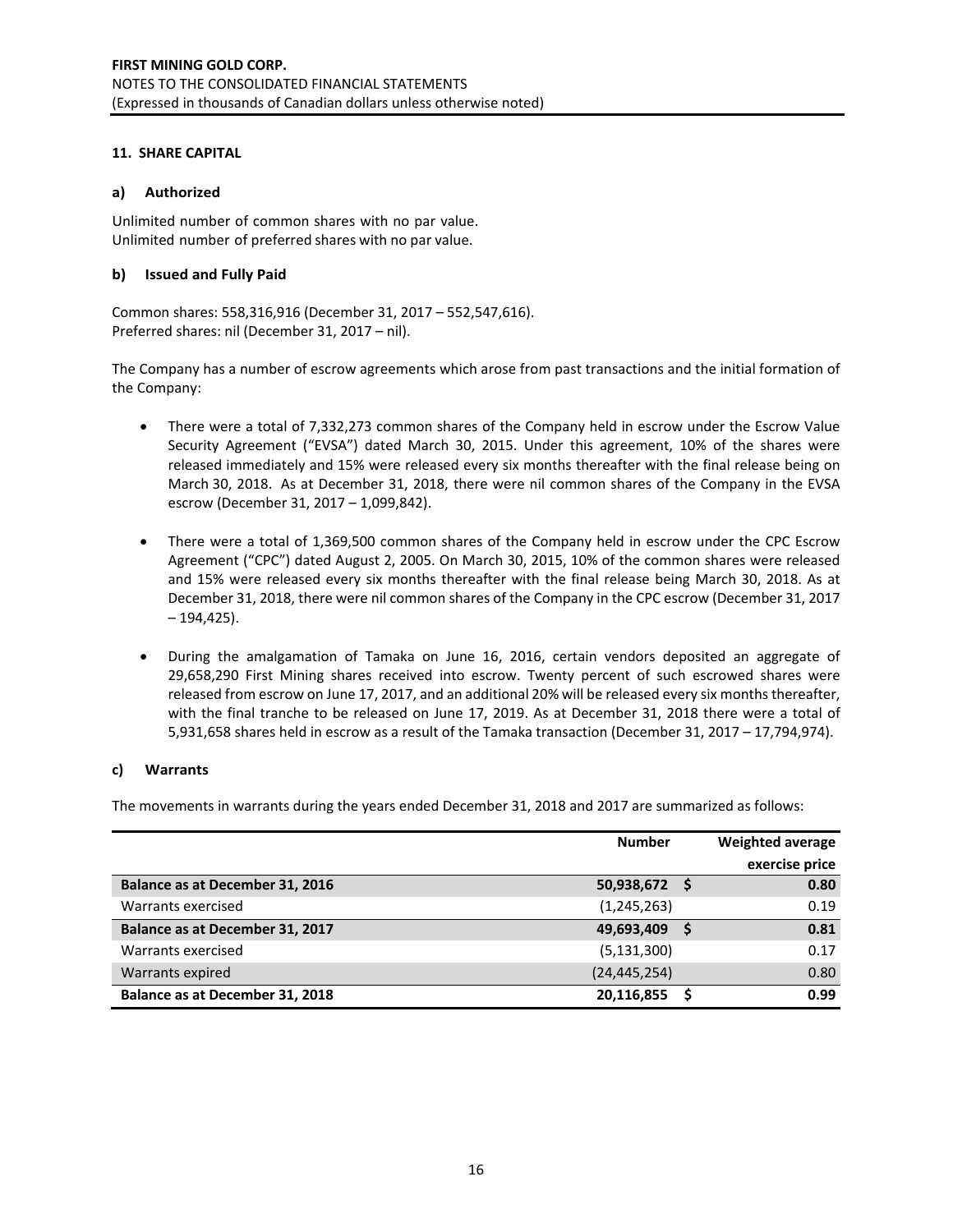## **11. SHARE CAPITAL (Continued)**

| <b>Exercise price</b> | <b>Number of warrants</b><br>outstanding | <b>Weighted average</b><br>exercise price<br>$(5 per share)$ | <b>Weighted average</b><br>remaining life (years) |
|-----------------------|------------------------------------------|--------------------------------------------------------------|---------------------------------------------------|
| $$0.01 - 0.50$        | 3,241,855                                | \$0.42                                                       | 2.31                                              |
| $$0.51 - 1.00$        | $\overline{\phantom{0}}$                 | $\overline{\phantom{a}}$                                     | -                                                 |
| $$1.01 - 1.50$        | 16,875,000                               | 1.10                                                         | 0.59                                              |
|                       | 20,116,855                               | \$0.99                                                       | 0.87                                              |

The following table summarizes information about the warrants outstanding as at December 31, 2018:

#### **d) Stock Options**

The Company has adopted a stock option plan that allows for the granting of incentive stock options to Directors, Officers, employees and certain consultants of the Company for up to 10% of the Company's issued and outstanding common shares. Stock options granted under the plan may be subject to vesting provisions as determined by the Board of Directors. All options granted and outstanding are fully vested and exercisable, with the exception of the grants for certain employees in accordance with TSX regulations.

Effective December 10, 2018, the Board of Directors adopted the following vesting criteria on all future option grants:

- 25% vests immediately upon grant;
- 25% vests in 6 months following the date of the grant;
- 25% vests in 12 months following the date of the grant; and
- 25% vests in 18 months following the date of the grant.

The movements in stock options during the years ended December 31, 2018 and 2017 are summarized as follows:

|                                 | <b>Number</b> |    | Weighted average |
|---------------------------------|---------------|----|------------------|
|                                 |               |    | exercise price   |
| Balance as at December 31, 2016 | 24,440,617    | \$ | 0.67             |
| Granted - February 10, 2017     | 10,630,000    |    | 0.85             |
| Granted - March 13, 2017        | 250,000       |    | 0.95             |
| Granted - September 25, 2017    | 150,000       |    | 0.66             |
| Granted - October 16, 2017      | 150,000       |    | 0.62             |
| Options exercised               | (4, 162, 617) |    | 0.43             |
| Options expired                 | (850,000)     |    | 1.65             |
| Balance as at December 31, 2017 | 30,608,000    | Ŝ. | 0.74             |
| Granted - January 15, 2018      | 9,575,000     |    | 0.60             |
| Granted - April 16, 2018        | 120,000       |    | 0.50             |
| Granted - July 20, 2018         | 50,000        |    | 0.43             |
| Granted - October 16, 2018      | 1,400,000     |    | 0.40             |
| Granted - December 10, 2018     | 12,075,000    |    | 0.40             |
| Options exercised               | (638,000)     |    | 0.17             |
| Options expired                 | (1,950,000)   |    | 1.27             |
| Options forfeited               | (2,975,000)   |    | 0.68             |
| Balance as at December 31, 2018 | 48,265,000    | Ŝ  | 0.61             |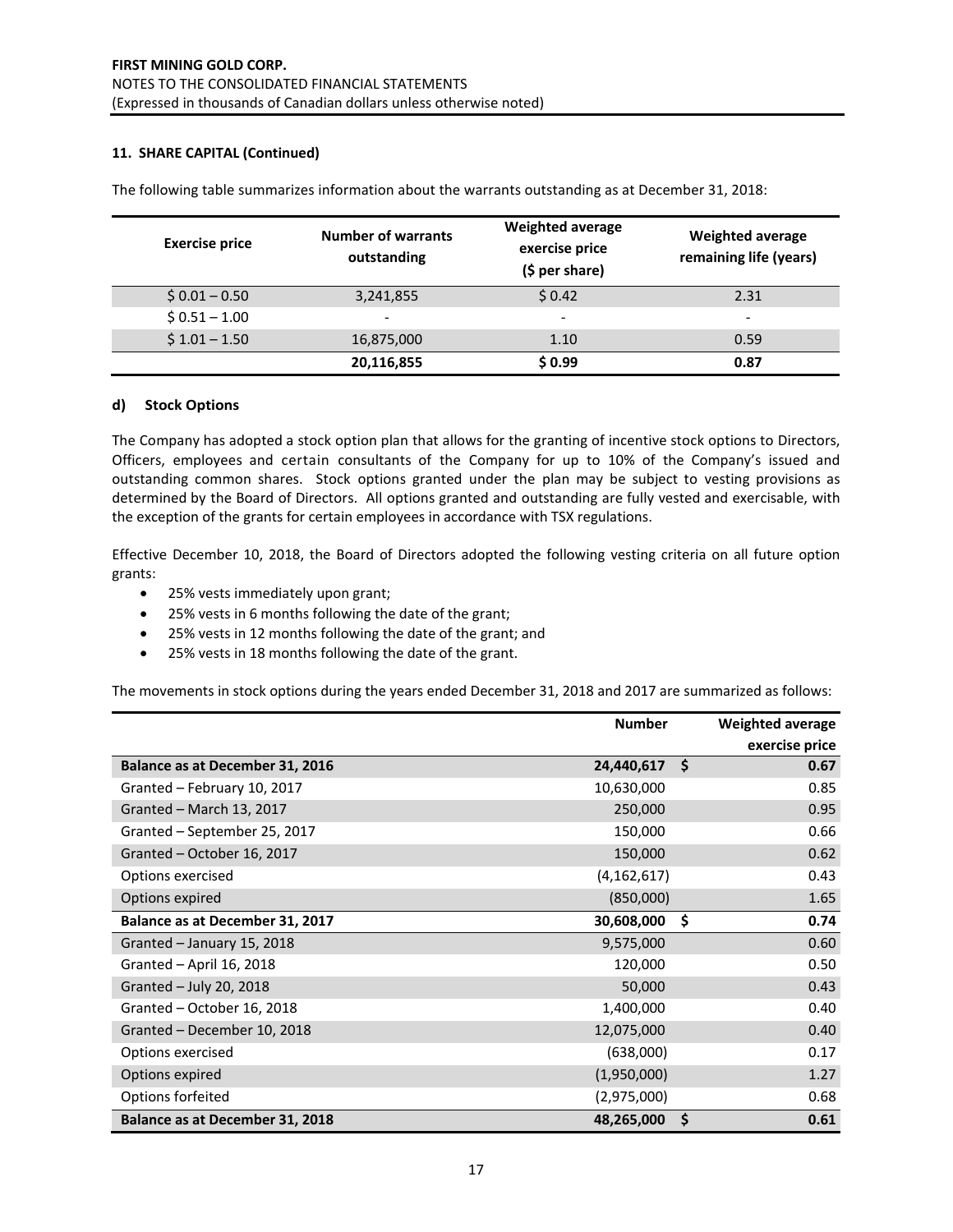## **11. SHARE CAPITAL (Continued)**

The weighted average closing share price at the date of exercise for the year ended December 31, 2018 was \$0.38 (December 31, 2017 – \$0.72).

The following table summarizes information about the stock options outstanding as at December 31, 2018:

|                          |                      | <b>Options Outstanding</b>                                  |                                                  |                      | <b>Options Exercisable</b>                                   |                                                  |
|--------------------------|----------------------|-------------------------------------------------------------|--------------------------------------------------|----------------------|--------------------------------------------------------------|--------------------------------------------------|
| <b>Exercise</b><br>price | Number of<br>options | <b>Weighted average</b><br>exercise price<br>(\$ per share) | Weighted<br>average<br>remaining life<br>(years) | Number of<br>options | <b>Weighted average</b><br>exercise price<br>$(5$ per share) | Weighted<br>average<br>remaining life<br>(years) |
| $$0.01 - 0.50$           | 18.915.000           | \$0.40                                                      | 3.91                                             | 9,858,750            | \$0.39                                                       | 2.97                                             |
| $$0.51 - 1.00$           | 29,350,000           | 0.74                                                        | 2.64                                             | 29,350,000           | 0.74                                                         | 2.64                                             |
|                          | 48,265,000           | \$0.61                                                      | 3.14                                             | 39,208,750           | \$0.65                                                       | 2.72                                             |

During the year ended December 31, 2018, there were 23,220,000 (2017 – 11,180,000 ) incentive stock option granted with an aggregate fair value of \$5,116 (2017 – \$5,534), or a weighted average fair value of \$0.22 per option (2017 – \$0.49). As at December 31, 2018, 9,056,250 (2017 – nil) incentive stock options remain unvested with an aggregate fair value of \$876 (2017 ‐ \$nil).

Certain incentive stock options granted were directly attributable to exploration and evaluation expenditures on mineral properties and were therefore capitalized to mineral properties. In addition, certain incentive stock options were subject to vesting provisions. These two factors result in differences between the aggregate fair value of incentive stock options granted and total share-based payments expenses during the years. Total share-based payments expense during the years ended December 31, 2018 and 2017 was classified within the financial statements as follows:

|                                          | For the year ended December 31, |                                 |              |       |  |  |  |
|------------------------------------------|---------------------------------|---------------------------------|--------------|-------|--|--|--|
| <b>Statements of Net Loss:</b>           |                                 | 2018<br>2017                    |              |       |  |  |  |
| General and administration               |                                 | 2,254                           | -S           | 3,401 |  |  |  |
| Exploration and evaluation               |                                 | 106                             |              | 1,130 |  |  |  |
| Investor relations and marketing         |                                 | 437                             |              | 728   |  |  |  |
| Corporate development and due diligence  |                                 | 235                             |              | 238   |  |  |  |
| <b>Subtotal</b>                          |                                 | 3,032                           | - S          | 5,497 |  |  |  |
|                                          |                                 | For the year ended December 31, |              |       |  |  |  |
| <b>Statements of Financial Position:</b> |                                 | 2018                            |              | 2017  |  |  |  |
| <b>Mineral Properties</b>                |                                 | 1.169                           | <sub>S</sub> | 55    |  |  |  |
| <b>Total</b>                             | Ś                               | 4.201                           |              | 5,552 |  |  |  |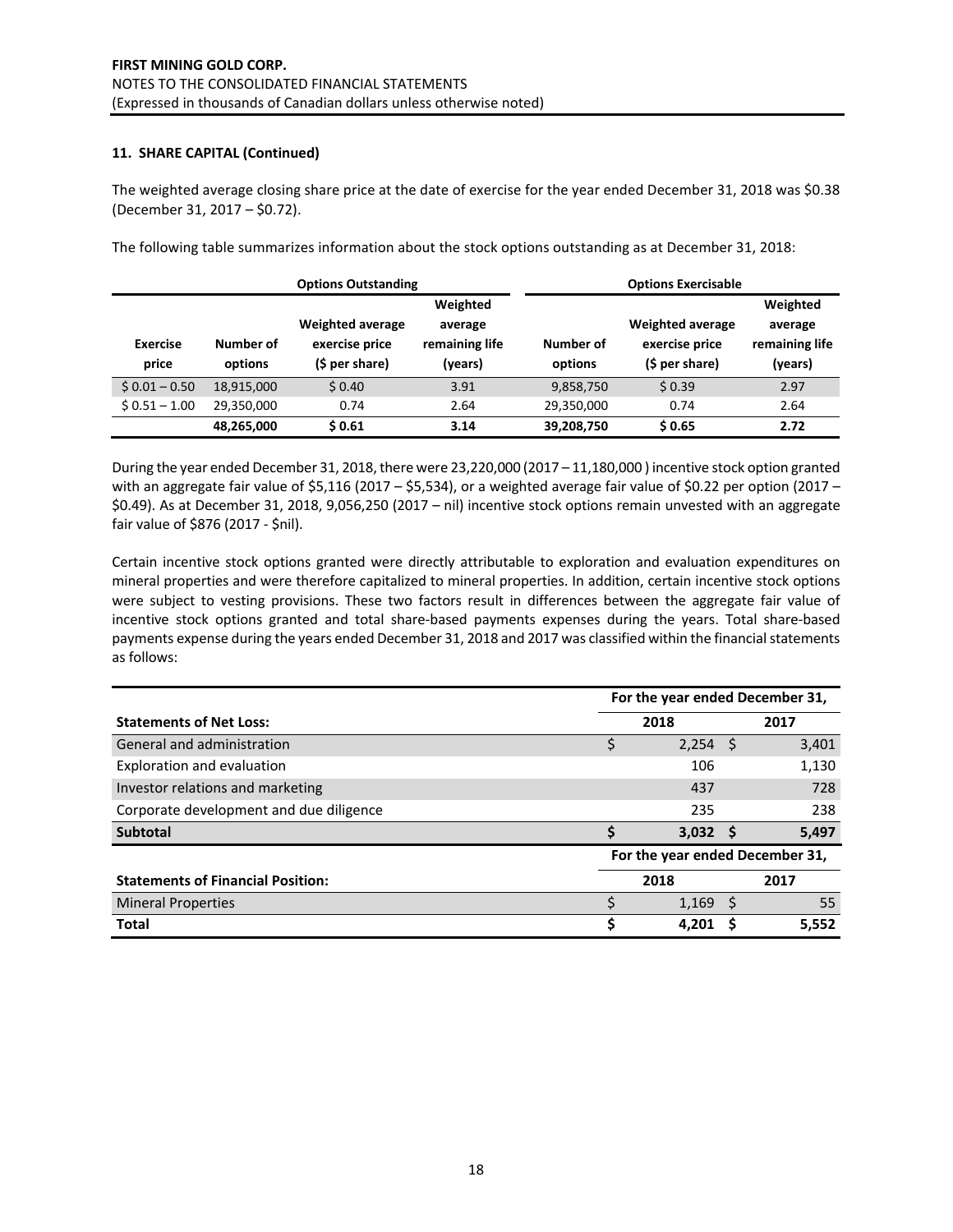#### **11. SHARE CAPITAL (Continued)**

The fair value of the stock options recognized in the period has been estimated using the Black‐Scholes option pricing model with the following weighted average assumptions:

|                                        | Year ended<br>December 31, 2018 | Year ended<br>December 31, 2017 |
|----------------------------------------|---------------------------------|---------------------------------|
| Risk-free interest rate                | 1.91%                           | 1.45%                           |
| Share price at grant date (in dollars) | \$0.41                          | \$0.85                          |
| Exercise price (in dollars)            | \$0.48                          | \$0.85                          |
| Expected life (years)                  | 5.00 years                      | 5.00 years                      |
| Expected volatility <sup>(1)</sup>     | 70.87%                          | 70.45%                          |
| Forfeiture rate                        | 2.64%                           | 0.00%                           |
| Expected dividend yield                | Nil                             | Nil                             |

(1) The computation of expected volatility prior to the December 10, 2018 option grant was based on the historical volatility of comparable companies from a representative peer group of publicly traded mineral exploration companies. Commencing December 10, 2018, the computation of expected volatility was based on the Company's historical price volatility, over a period which approximates the expected life of the option.

## **12. EXPENDITURES**

Components by nature of the Company's functional operating expenditure categories are as follows:

|                                                         | For the year ended December 31, 2018 |                                      |    |                                      |                                                              |    |                                               |    |              |  |  |
|---------------------------------------------------------|--------------------------------------|--------------------------------------|----|--------------------------------------|--------------------------------------------------------------|----|-----------------------------------------------|----|--------------|--|--|
|                                                         |                                      | <b>General and</b><br>administration |    | <b>Exploration and</b><br>evaluation | <b>Investor relations</b><br>and marketing<br>communications |    | Corporate<br>development and<br>due diligence |    | Total        |  |  |
| Administrative and office                               | Ś.                                   | 501                                  | S. | 139                                  | Ś.<br>33                                                     | \$ | 5                                             | Ś. | 678          |  |  |
| Depreciation                                            |                                      | 11                                   |    | 193                                  | ٠                                                            |    | ۰                                             |    | 204          |  |  |
| Consultants                                             |                                      | 62                                   |    | 72                                   | 17                                                           |    |                                               |    | 151          |  |  |
| Directors fees                                          |                                      | 143                                  |    |                                      |                                                              |    |                                               |    | 143          |  |  |
| Exploration and evaluation                              |                                      |                                      |    | $\mathbf{1}$                         | -                                                            |    | -                                             |    | $\mathbf{1}$ |  |  |
| Investor relations and<br>marketing communications      |                                      | 7                                    |    | 7                                    | 803                                                          |    | 2                                             |    | 819          |  |  |
| <b>Professional fees</b>                                |                                      | 342                                  |    |                                      | $\overline{\phantom{a}}$                                     |    | $\overline{\phantom{a}}$                      |    | 342          |  |  |
| <b>Salaries</b>                                         |                                      | 1,110                                |    | 145                                  | 228                                                          |    | 238                                           |    | 1,721        |  |  |
| Share-based payments<br>$(non-cash)$ (Note $11(d)$ )    |                                      | 2,254                                |    | 106                                  | 437                                                          |    | 235                                           |    | 3,032        |  |  |
| Transfer agent and filing fees                          |                                      | 162                                  |    | $\overline{\phantom{0}}$             | 8                                                            |    | $\overline{\phantom{a}}$                      |    | 170          |  |  |
| Travel and accommodation                                |                                      | 100                                  |    | 101                                  | 108                                                          |    | 25                                            |    | 334          |  |  |
| <b>Operating expenditures total</b>                     | \$                                   | 4,692                                | \$ | 764                                  | Ś<br>1,634                                                   | Ś  | 505                                           | \$ | 7,595        |  |  |
| Write-down of mineral<br>properties (non-cash) (Note 6) |                                      |                                      |    |                                      |                                                              |    |                                               |    | 4,181        |  |  |
| Loss from operational activities                        |                                      |                                      |    |                                      |                                                              |    |                                               |    | \$11,776     |  |  |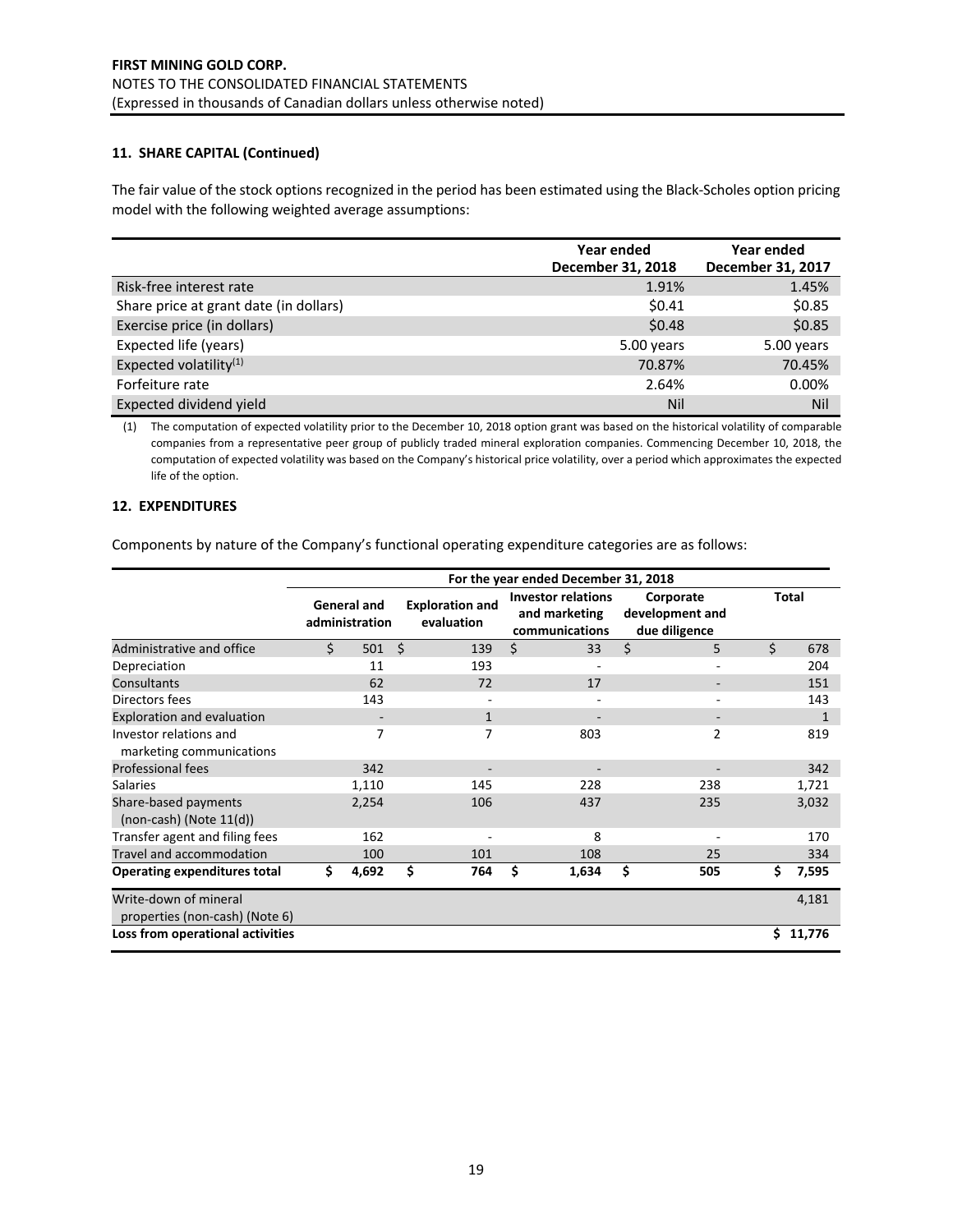## **12. EXPENDITURES (Continued)**

|                                                         |    | For the year ended December 31, 2017 |    |                                      |    |                                                              |    |                                               |       |        |  |  |
|---------------------------------------------------------|----|--------------------------------------|----|--------------------------------------|----|--------------------------------------------------------------|----|-----------------------------------------------|-------|--------|--|--|
|                                                         |    | <b>General and</b><br>administration |    | <b>Exploration and</b><br>evaluation |    | <b>Investor relations</b><br>and marketing<br>communications |    | Corporate<br>development and<br>due diligence | Total |        |  |  |
| Administrative and office                               | Ś. | 485                                  | Ś. | $\overline{\phantom{a}}$             | \$ | $\overline{\phantom{a}}$                                     | \$ | $\overline{\phantom{a}}$                      | Ś.    | 485    |  |  |
| Depreciation                                            |    | 67                                   |    | 228                                  |    | ٠                                                            |    |                                               |       | 295    |  |  |
| Consultants                                             |    | 5                                    |    | 115                                  |    |                                                              |    | 11                                            |       | 131    |  |  |
| Directors fees                                          |    | 142                                  |    |                                      |    |                                                              |    |                                               |       | 142    |  |  |
| Exploration and evaluation                              |    |                                      |    | 67                                   |    |                                                              |    |                                               |       | 67     |  |  |
| Investor relations and<br>marketing communications      |    |                                      |    |                                      |    | 2,015                                                        |    | 35                                            |       | 2,050  |  |  |
| <b>Professional fees</b>                                |    | 570                                  |    | 39                                   |    |                                                              |    |                                               |       | 609    |  |  |
| <b>Salaries</b>                                         |    | 712                                  |    | 41                                   |    | 240                                                          |    | 56                                            |       | 1,049  |  |  |
| Share-based payments<br>$(non-cash)$ (Note $11(d)$ )    |    | 3,401                                |    | 1,130                                |    | 728                                                          |    | 238                                           |       | 5,497  |  |  |
| Transfer agent and filing fees                          |    | 452                                  |    |                                      |    |                                                              |    |                                               |       | 452    |  |  |
| Travel and accommodation                                |    | 76                                   |    | 138                                  |    | 301                                                          |    |                                               |       | 515    |  |  |
| <b>Operating expenditures total</b>                     | \$ | 5,910                                | \$ | 1,758                                | \$ | 3,284                                                        | \$ | 340                                           | \$    | 11,292 |  |  |
| Write-down of mineral<br>properties (non-cash) (Note 6) |    |                                      |    |                                      |    |                                                              |    |                                               |       |        |  |  |
| Loss from operational activities                        |    |                                      |    |                                      |    |                                                              |    |                                               | Ś     | 11,292 |  |  |

#### **13. SEGMENT INFORMATION**

The Company operates in a single reportable operating segment, being the acquisition, exploration, and development of North American mineral properties. Geographic information about the Company's non-current assets, excluding financial instruments, as at December 31, 2018 and 2017 is as follows:

| <b>Non-current assets</b> | December 31, 2018 | December 31, 2017 |
|---------------------------|-------------------|-------------------|
| Canada                    | 243,854           | 236,572           |
| Mexico                    | 334               | 3,560             |
| <b>USA</b>                | 809               | 704               |
| <b>Total</b>              | 244,997           | 240,836           |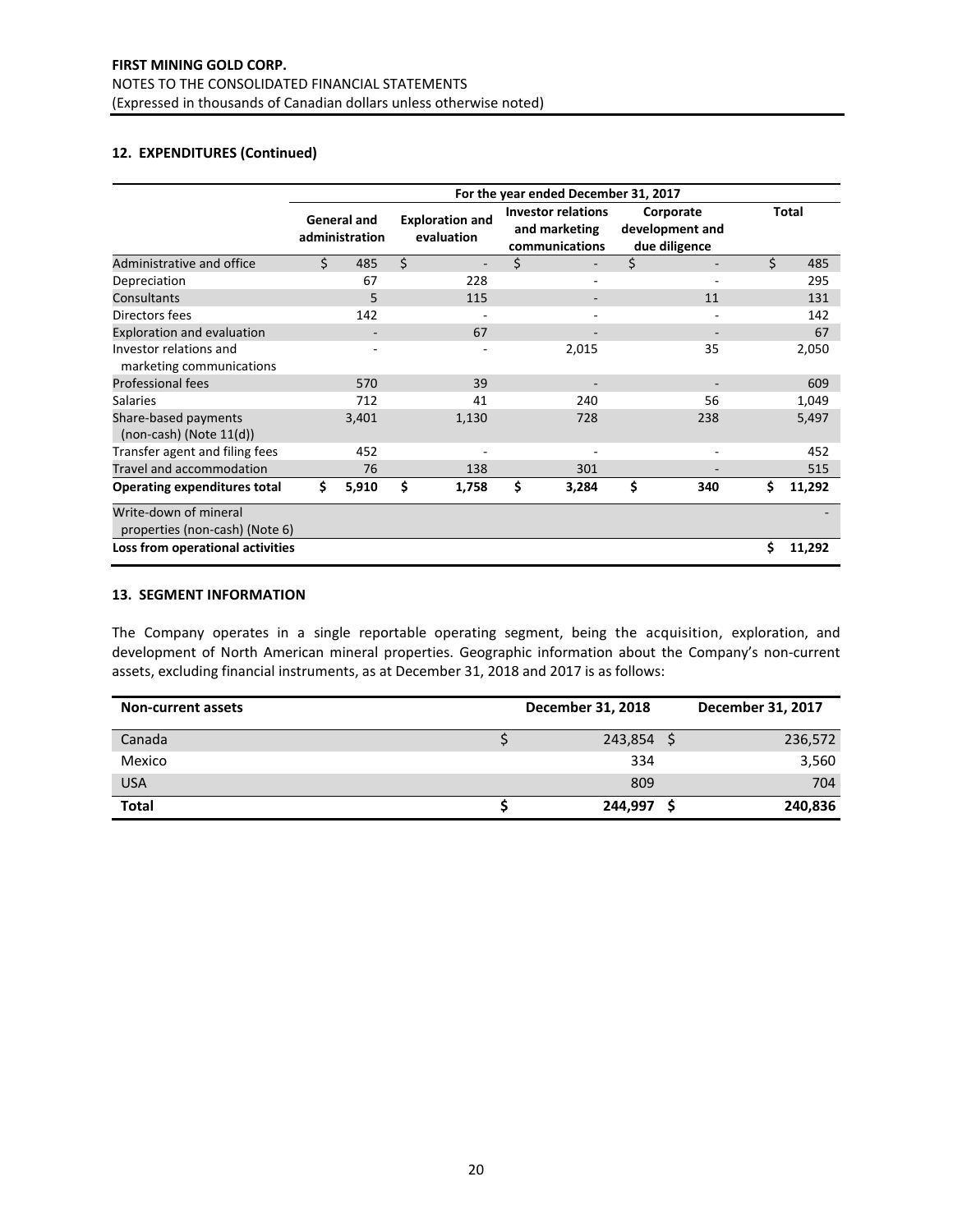## **14. INCOME TAXES**

Taxation in the Company and its subsidiaries' operational jurisdictions is calculated at the rate prevailing in the respective jurisdictions. The reconciliation of income taxes calculated at the applicable Canadian federal and provincial statutory rates to the actual income tax expense (recovery) is as follows:

|                                                           |   | Year ended        | Year ended        |
|-----------------------------------------------------------|---|-------------------|-------------------|
|                                                           |   | December 31, 2018 | December 31, 2017 |
| Net loss before income tax                                |   | 11,645            | 11,184            |
| Combined Canadian statutory income tax rate               |   | 27.00%            | 26.00%            |
| Income tax recovery computed at statutory income tax rate |   | 3,144             | 2,908             |
| Tax effect of:                                            |   |                   |                   |
| Permanent differences                                     |   | (599)             | (982)             |
| Difference in tax rates in foreign jurisdictions          |   | 128               | 4                 |
| Changes in estimate and others                            |   | (539)             | 5,018             |
| Changes in unrecognized deferred tax assets               |   | (2, 134)          | (6,948)           |
| Total tax expense (recovery)                              | S | $\blacksquare$    |                   |

Deferred tax assets and liabilities are offset if they relate to the same taxable entity and same taxation authority. Future potential tax deductions that do not offset deferred tax liabilities are considered to be deferred tax assets. No deferred tax asset has been recognized in respect to the losses and temporary differences below, as it is not considered probable that sufficient future taxable profit will allow the deferred tax asset to be recovered.

|                                               | December 31, 2018 | December 31, 2017 |
|-----------------------------------------------|-------------------|-------------------|
| Deferred income tax assets and liabilities    |                   |                   |
| Non-capital loss carryforwards                | \$<br>24,172      | 23,793<br>-S      |
| Net capital loss carryforwards                | 1,580             | 1,580             |
| Investment tax credits                        | 3,857             | 3,979             |
| Undeducted financing costs and others         | 77                | 115               |
| Mineral properties                            | 1,417             | (139)             |
| Others                                        | 1,091             | 730               |
| Unrecognized deferred tax assets              | (32, 194)         | (30,058)          |
| Deferred income tax assets (liabilities), net | $\blacksquare$    |                   |

As at December 31, 2018, the Company and its subsidiaries had unrecognized Canadian non‐capital loss carryforwards of approximately \$87,300 (2017 - \$86,500) which expire between the years 2025 and 2038, unrecognized Canadian net capital loss carryforwards of approximately \$5,900 (2017 ‐ \$5,900) which can be carried forward indefinitely, unrecognized Canadian investment tax credits of approximately \$5,282 (2017 ‐ \$5,500) which expire between the years 2024 and 2033, and unrecognized Mexican non‐capital loss carryforwards of approximately \$1,603 (2017 ‐ \$1,100) which expire between the years 2019 and 2028.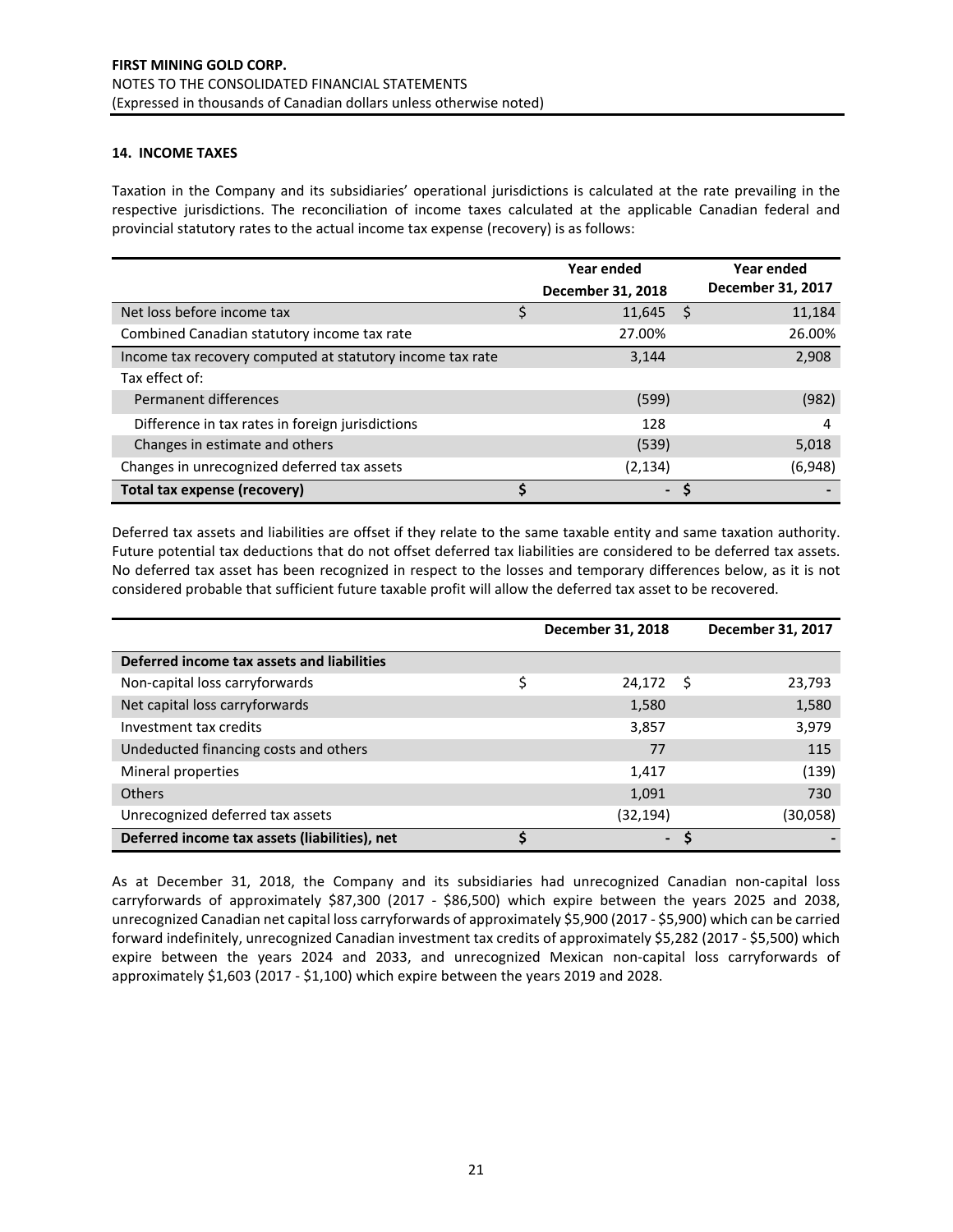#### **15. RELATED PARTY TRANSACTIONS**

Key management includes the Directors and Officers of the Company. The compensation paid or payable to key management for services during the years ended December 31, 2018 and 2017 are as follows:

| Service or Item                 | Year ended December 31, |  |       |  |  |  |
|---------------------------------|-------------------------|--|-------|--|--|--|
|                                 | 2018                    |  | 2017  |  |  |  |
| Directors' fees                 | 143                     |  | 142   |  |  |  |
| Salaries and consultants' fees  | 1,208                   |  | 871   |  |  |  |
| Severance payments              | 410                     |  |       |  |  |  |
| Share-based payments (non-cash) | 2,991                   |  | 4,381 |  |  |  |
| <b>Total</b>                    | 4.752                   |  | 5,394 |  |  |  |

#### **16. SUPPLEMENTAL CASH FLOW INFORMATION**

#### **a) Non‐cash Investing and Financing Transactions**

During the year ended December 31, 2018, significant non-cash investing and financing transactions were as follows:

Paid or accrued \$nil for income taxes.

During the year ended December 31, 2017, the significant non-cash investing and financing transactions were as follows:

- 3,000,000 shares issued as part of the acquisition of other Canadian mineral properties (Note 6);
- 4,700,000 shares issued as part of the settlement of the debenture liability (Note 10); and
- Paid or accrued \$nil for income taxes.

#### **b) Changes in Liabilities Arising from Financing Activities**

|                               | January 1, 2018          | Cash payments |                          | Non-cash changes    |        |                               |                          |                                         | December 31, 2018        |  |
|-------------------------------|--------------------------|---------------|--------------------------|---------------------|--------|-------------------------------|--------------------------|-----------------------------------------|--------------------------|--|
|                               |                          |               |                          | Interest<br>accrual |        | <b>Changes in</b><br>estimate |                          | <b>Debenture</b><br>converted to shares |                          |  |
| Loans payable                 | $\overline{\phantom{0}}$ |               | $\overline{\phantom{a}}$ |                     | $\sim$ |                               | $\overline{\phantom{0}}$ |                                         | $-$                      |  |
| Debenture liability           | $\overline{\phantom{0}}$ |               | <b>-</b>                 |                     |        |                               | $\overline{\phantom{0}}$ |                                         |                          |  |
| <b>Total liabilities from</b> | $\blacksquare$           |               | $\blacksquare$           |                     | $\sim$ |                               | $\blacksquare$           |                                         | $\overline{\phantom{0}}$ |  |
| financing activities          |                          |               |                          |                     |        |                               |                          |                                         |                          |  |

|                                                       | January 1, 2017 |       | Cash payments |       |                     | December 31, 2017        |                               |  |                                         |                          |                          |
|-------------------------------------------------------|-----------------|-------|---------------|-------|---------------------|--------------------------|-------------------------------|--|-----------------------------------------|--------------------------|--------------------------|
|                                                       |                 |       |               |       | Interest<br>accrual |                          | <b>Changes in</b><br>estimate |  | <b>Debenture</b><br>converted to shares |                          |                          |
| Loans payable                                         |                 | 455   |               | (461) |                     | 6                        | - \$                          |  | $-$                                     | $\overline{\phantom{a}}$ |                          |
| Debenture liability                                   |                 | 2,106 |               | (200) |                     | $\overline{\phantom{0}}$ |                               |  | 1,196                                   | (3, 102)                 | $\overline{\phantom{0}}$ |
| <b>Total liabilities from</b><br>financing activities |                 | 2,561 |               | (661) |                     | 6                        |                               |  | 1,196                                   | (3, 102)                 | $\overline{\phantom{0}}$ |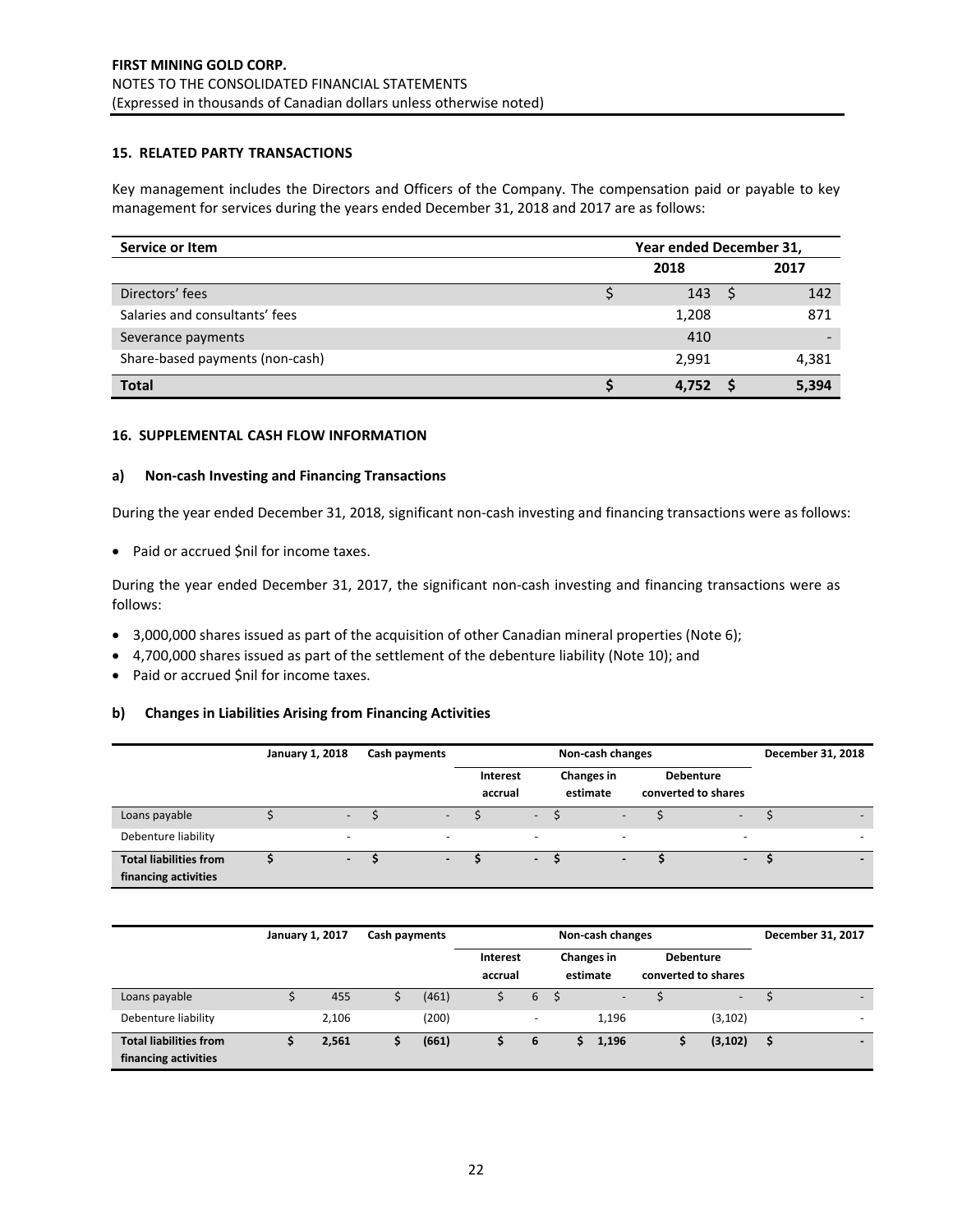## **17. FAIR VALUE**

Fair values have been determined for measurement and/or disclosure purposes based on the following methods.

The Company characterizes fair value measurements using a hierarchy that prioritizes inputs depending on the degree to which they are observable. The three levels of the fair value hierarchy are as follows:

- Level 1: fair value measurements are quoted prices (unadjusted) in active markets for identical assets or liabilities;
- Level 2: fair value measurements are those derived from inputs other than quoted prices included within level 1 that are observable for the asset or liability, either directly (i.e. as prices) or indirectly (i.e. derived from prices); and
- Level 3: fair value measurements are those derived from valuation techniques that include significant inputs for the asset or liability that are not based on observable market data (unobservable inputs).

The carrying values of cash and cash equivalents, current accounts and other receivables, and accounts payable and accrued liabilities approximated their fair values because of the short-term nature of these financial instruments. These financial instruments are classified as financial assets and liabilities at amortized cost.

The carrying values of non-current reclamation deposit and other receivables approximated their fair values. These financial instruments are classified as financial assets at amortized cost.

The carrying value of marketable securities was based on the quoted market prices of the shares as at December 31, 2018 and was therefore considered to be Level 1. These financial instruments are classified as financial assets at FVTOCI.

The carrying value of the mineral property investments (First Mining's 10% equity interest in three privately held companies that own the Duparquet Gold Project) approximated their fair value. These financial instruments are classified as financial assets at FVTOCI. The carrying value of the mineral property investments was not based on observable market data and was therefore considered to be Level 3. The initial fair value of the mineral property investments was determined based on attributable pro‐rata gold ounces for the Company's 10% indirect interest in the Duparquet project, which formed part of the identifiable assets from the acquisition of Clifton. Subsequently, the fair value has been reassessed at each period end. Scenarios which may result in a significant change in fair value include, among others, a change in the performance of the investee, a change in the market for the investee's future products, a change in the performance of comparable entities, a change in gold price, a change in the economic environment, or evidence from external transactions in the investee's equity. As at December 31, 2018, management concluded that there was no significant change in the fair value of the mineral property investments.

|                                          |                | December 31, 2018 |                                  | December 31, 2017 |                        |         |  |  |  |  |
|------------------------------------------|----------------|-------------------|----------------------------------|-------------------|------------------------|---------|--|--|--|--|
|                                          |                |                   | <b>Fair value measurement</b>    |                   | Fair value measurement |         |  |  |  |  |
|                                          | Carrying value | Level 1           | Level 3                          | Carrying value    | Level 1                | Level 3 |  |  |  |  |
| <b>Financial assets:</b>                 |                |                   |                                  |                   |                        |         |  |  |  |  |
| Marketable securities<br>(Note 5)        | \$2,597        | \$2,597           | - \$<br>$\overline{\phantom{a}}$ | 54,277            | \$4,277                | -Ś      |  |  |  |  |
| Mineral property<br>investments (Note 7) | 4,417          |                   | 4.417                            | 4,417             | -                      | 4,417   |  |  |  |  |
| <b>Total</b>                             | \$7,014        | \$2,597           | \$4,417                          | \$8,694           | \$4,277                | 4,417   |  |  |  |  |

The following table presents the Company's fair value hierarchy for financial assets that are measured at fair value:

None of the Company's financial liabilities are subsequently measured at fair value after initial recognition.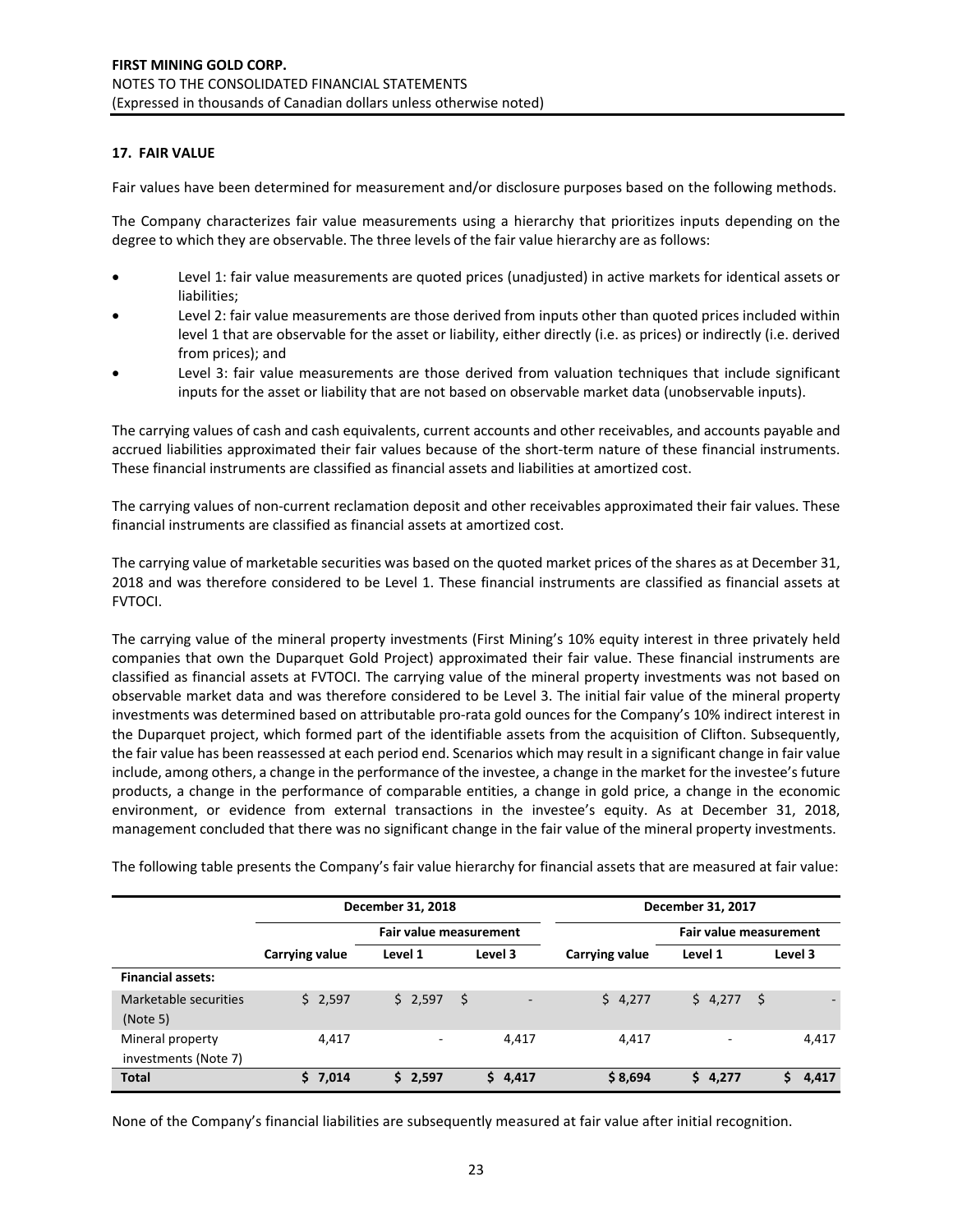## **17. FAIR VALUE (Continued)**

During the year ended December 31, 2018 there have been no transfers of amounts between Level 1, Level 2, and Level 3 of the fair value hierarchy.

The classification of the financial instruments as well as their carrying values as at December 31, 2018 and 2017 is shown in the table below:

| At December 31, 2018                        |           |                    |  |                  |        |                         |      |              |
|---------------------------------------------|-----------|--------------------|--|------------------|--------|-------------------------|------|--------------|
|                                             | Amortized |                    |  | <b>FVTOCI(1)</b> |        | Amortized               |      | <b>Total</b> |
|                                             |           | Cost               |  |                  |        | Cost                    |      |              |
|                                             |           | (Financial assets) |  |                  |        | (Financial liabilities) |      |              |
| <b>Financial assets:</b>                    |           |                    |  |                  |        |                         |      |              |
| Cash and cash equivalents                   | \$        | $5,115$ \$         |  |                  | $-$ \$ |                         | - \$ | 5,115        |
| Current accounts and other receivables      |           | 17                 |  |                  |        |                         |      | 17           |
| Marketable securities                       |           |                    |  | 2,597            |        |                         |      | 2,597        |
| Mineral property investments                |           |                    |  | 4,417            |        |                         |      | 4,417        |
| Reclamation deposit                         |           | 116                |  |                  |        |                         |      | 116          |
| <b>Total financial assets</b>               | Ś         | $5,248$ \$         |  | $7,014$ \$       |        | $\blacksquare$          | S    | 12,262       |
| <b>Financial liabilities:</b>               |           |                    |  |                  |        |                         |      |              |
| Accounts payable and accrued liabilities \$ |           | - \$               |  |                  | - \$   | 582                     | - S  | 582          |

| At December 31, 2017                        |                                         |             |      |                          |           |                                 |    |              |
|---------------------------------------------|-----------------------------------------|-------------|------|--------------------------|-----------|---------------------------------|----|--------------|
|                                             | Amortized<br>Cost<br>(Financial assets) |             |      | FVTOCI <sup>(1)</sup>    | Amortized |                                 |    | <b>Total</b> |
|                                             |                                         |             |      |                          |           | Cost<br>(Financial liabilities) |    |              |
| <b>Financial assets:</b>                    |                                         |             |      |                          |           |                                 |    |              |
| Cash and cash equivalents                   | \$                                      | $15,400$ \$ |      |                          | $-5$      | $\bullet$                       | \$ | 15,400       |
| Current accounts and other receivables      |                                         | 26          |      | $\overline{\phantom{0}}$ |           | $\overline{\phantom{a}}$        |    | 26           |
| Marketable securities                       |                                         |             |      | 4,277                    |           |                                 |    | 4,277        |
| Mineral property investments                |                                         |             |      | 4,417                    |           |                                 |    | 4,417        |
| <b>Reclamation deposit</b>                  |                                         | 116         |      |                          |           |                                 |    | 116          |
| <b>Total financial assets</b>               | Ś                                       | $15,542$ \$ |      | $8,694$ \$               |           | $\blacksquare$                  | S  | 24,236       |
| <b>Financial liabilities:</b>               |                                         |             |      |                          |           |                                 |    |              |
| Accounts payable and accrued liabilities \$ |                                         |             | - \$ | ۰,                       | \$        | 1,083                           |    | 1,083        |

(1) The Company made an irrevocable election to reclassify marketable securities and mineral property investments fair value remeasurements from FVTPL to FVTOCI. As of December 31, 2018, there have been no remeasurements of mineral property investments.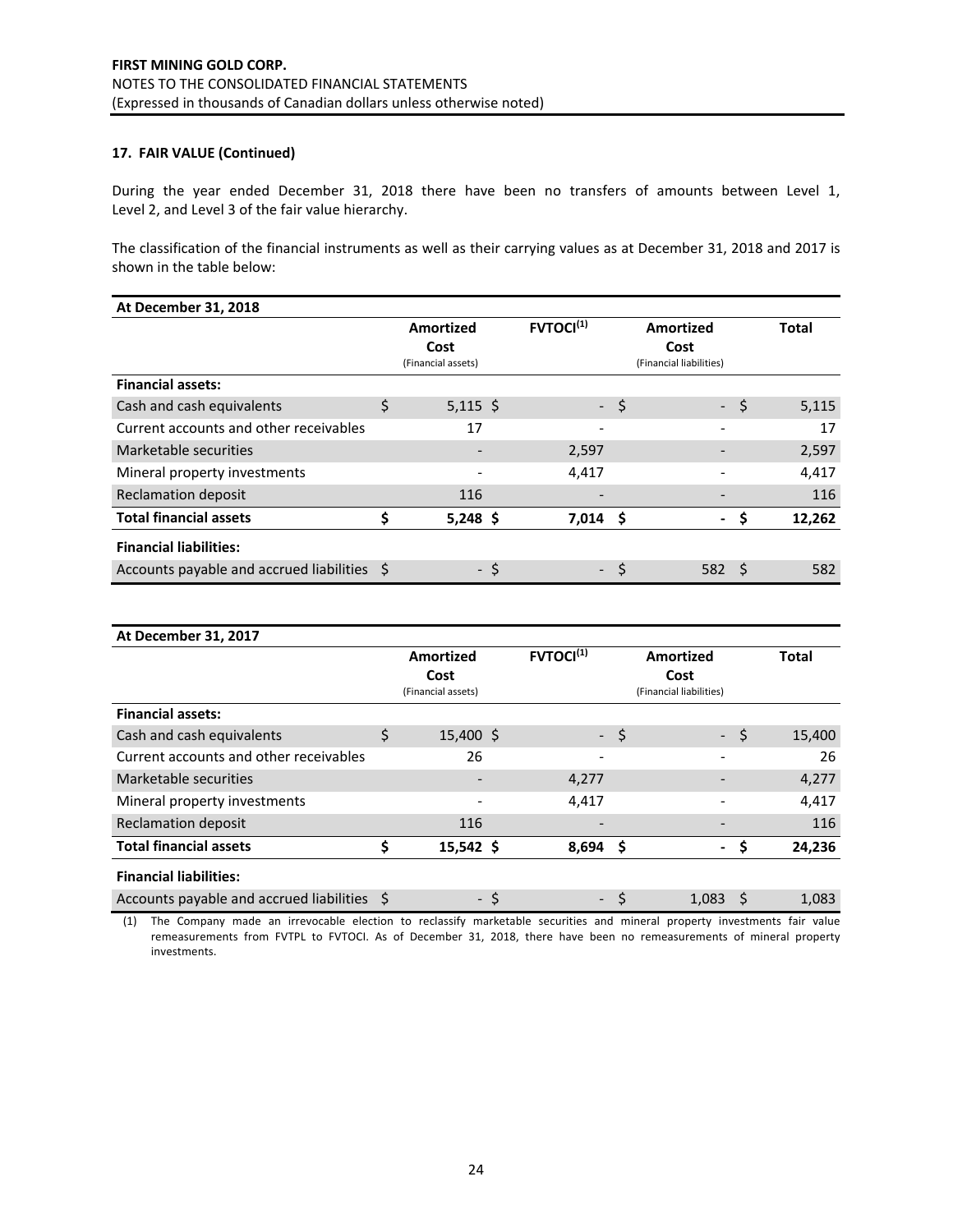#### **18. FINANCIAL AND CAPITAL RISK MANAGEMENT**

The Company thoroughly examines the various financial instruments and risks to which it is exposed and assesses the impact and likelihood of those risks. These risks include market risk, price risk, foreign currency risk, interest rate risk, credit risk, liquidity risk, and capital risk. Where material, these risks are reviewed and monitored by the Board of Directors.

The Board of Directors has overall responsibility for the determination of the Company's risk management objectives and policies. The overall objective of the Board is to set policies that seek to reduce risk as far as possible without unduly affecting the Company's competitiveness and flexibility.

#### **a) Market Risk**

Market risk is the risk that the fair value of future cash flows of a financial instrument will fluctuate due to changes in market prices. Market risk includes equity price risk, foreign currency risk and interest rate risk.

#### *Equity Price Risk*

The Company is exposed to equity price risk as a result of holding equity investments, which are comprised of marketable securities and mineral property investments, in other mineral property exploration companies.

If the fair value of our investments in equity instruments had been 10% higher or lower as at December 31, 2018, other comprehensive loss for the year ended December 31, 2018 would have decreased or increased, respectively, by approximately \$701 (2017 – \$869), as a result of changes in the fair value of equity investments.

#### *Foreign Currency Risk*

The Company is exposed to the financial risk related to the fluctuation of foreign exchange rates. The Company operates in Canada, the United States, and Mexico and a portion of the Company's expenses are incurred in Canadian dollars ("CAD"), US dollars ("USD"), and Mexican Pesos ("MXN"). A significant change in the currency exchange rates between the Canadian, US and Mexican currencies, could have an effect on the Company's results of operations, financial position or cash flows. The Company has not hedged its exposure to currency fluctuations.

As at December 31, 2018, the Company is exposed to currency risk on certain financial instruments denominated in USD and MXN. The Company does not have significant transactions or hold significant cash or other financial instruments denominated in USD and MXN currencies. Therefore, the Company considers this risk to be immaterial.

#### *Interest Rate Risk*

Interest rate risk is the risk that future cash flows will fluctuate as a result of changes in market interest rates. The Company does not have any borrowings that are subject to fluctuations in market interest rate. Interest rate risk is limited to potential decreases on the interest rate offered on cash and cash equivalents held with chartered Canadian financial institutions. The Company considers this risk to be immaterial.

#### **b) Credit Risk**

Credit risk is the risk of financial loss to the Company if a customer or counterparty to a financial instrument fails to meet its contractual obligations. Financial instruments which are potentially subject to credit risk for the Company consist primarily of cash and cash equivalents, accounts and other receivables, and the reclamation deposit. The Company considers credit risk with respect to its cash and cash equivalents to be immaterial as cash and cash equivalents are mainly held through large Canadian financial institutions.